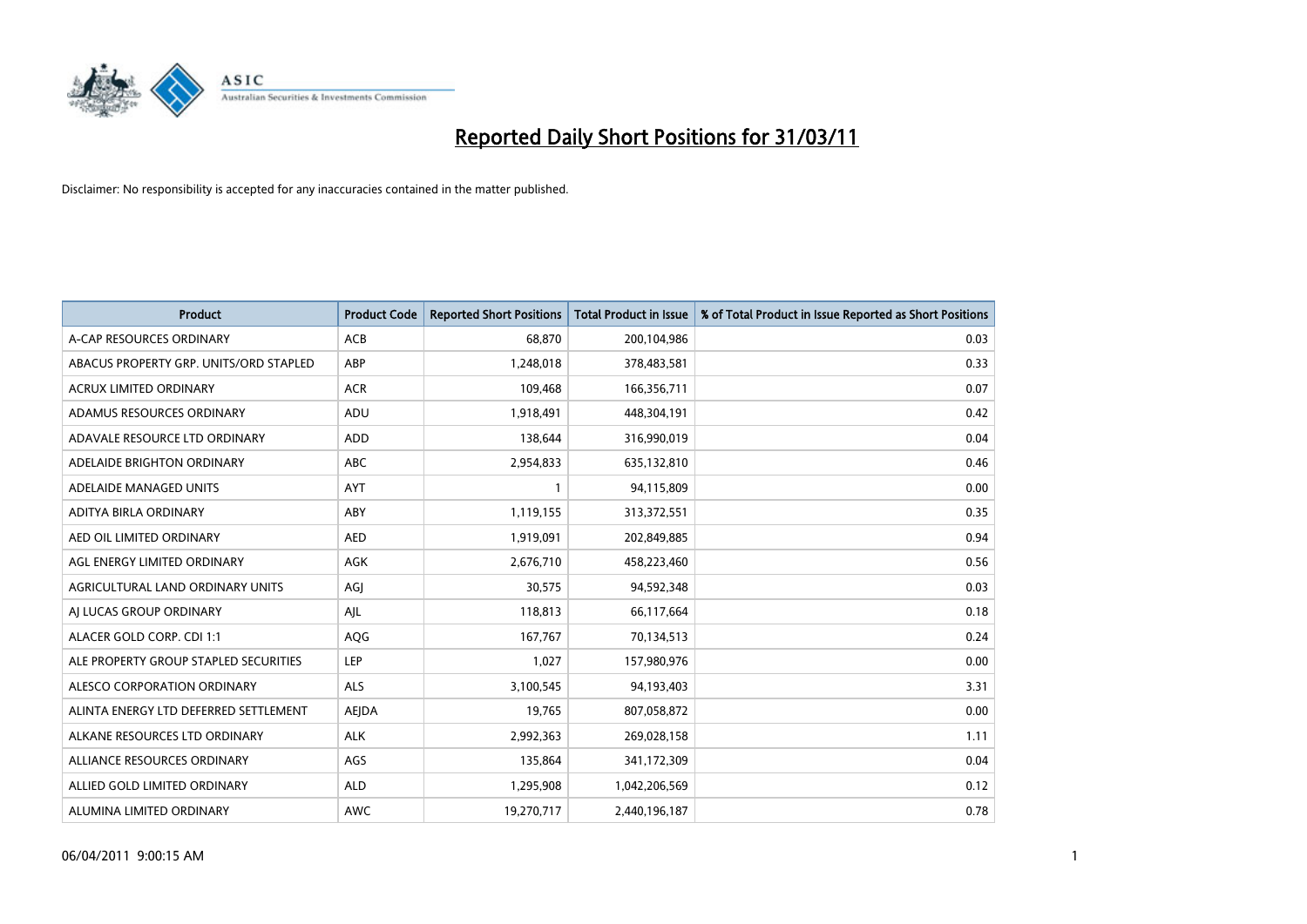

| <b>Product</b>                          | <b>Product Code</b> | <b>Reported Short Positions</b> | Total Product in Issue | % of Total Product in Issue Reported as Short Positions |
|-----------------------------------------|---------------------|---------------------------------|------------------------|---------------------------------------------------------|
| AMADEUS ENERGY ORDINARY                 | AMU                 | 516,570                         | 300,288,855            | 0.17                                                    |
| AMALGAMATED HOLDINGS ORDINARY           | AHD                 | 7,269                           | 157,458,568            | 0.00                                                    |
| AMCOM TELECOMM, ORDINARY                | <b>AMM</b>          | 1,000                           | 716,812,103            | 0.00                                                    |
| AMCOR LIMITED ORDINARY                  | <b>AMC</b>          | 4,659,943                       | 1,226,387,533          | 0.38                                                    |
| AMP LIMITED ORDINARY                    | AMP                 | 25,119,200                      | 2,789,686,764          | 0.87                                                    |
| AMPELLA MINING ORDINARY                 | <b>AMX</b>          | 259,325                         | 202,975,108            | 0.13                                                    |
| ANSELL LIMITED ORDINARY                 | <b>ANN</b>          | 3,468,670                       | 133,007,903            | 2.61                                                    |
| ANTARES ENERGY LTD ORDINARY             | <b>AZZ</b>          | 106,632                         | 283,000,000            | 0.04                                                    |
| ANZ BANKING GRP LTD ORDINARY            | <b>ANZ</b>          | 4,722,697                       | 2,596,366,910          | 0.17                                                    |
| APA GROUP STAPLED SECURITIES            | <b>APA</b>          | 6,097,998                       | 556,193,951            | 1.08                                                    |
| APEX MINERALS NL ORDINARY               | <b>AXM</b>          | 885,145                         | 5,550,243,713          | 0.02                                                    |
| APN EUROPEAN RETAIL UNITS STAPLED SEC.  | <b>AEZ</b>          | 11,832                          | 544,910,660            | 0.00                                                    |
| APN NEWS & MEDIA ORDINARY               | <b>APN</b>          | 21,786,480                      | 606,084,019            | 3.60                                                    |
| AQUARIUS PLATINUM. ORDINARY             | <b>AOP</b>          | 2,755,739                       | 463,266,640            | 0.57                                                    |
| AQUILA RESOURCES ORDINARY               | <b>AQA</b>          | 3,629,456                       | 374,323,124            | 0.98                                                    |
| ARAFURA RESOURCE LTD ORDINARY           | ARU                 | 4,690,537                       | 367,930,342            | 1.28                                                    |
| ARB CORPORATION ORDINARY                | ARP                 | 97,733                          | 72,481,302             | 0.13                                                    |
| ARDENT LEISURE GROUP STAPLED SECURITIES | AAD                 | 456,653                         | 318,147,978            | 0.14                                                    |
| ARGO INVESTMENTS ORDINARY               | <b>ARG</b>          | 1,000                           | 611,252,582            | 0.00                                                    |
| ARISTOCRAT LEISURE ORDINARY             | <b>ALL</b>          | 28,346,051                      | 536,480,307            | 5.29                                                    |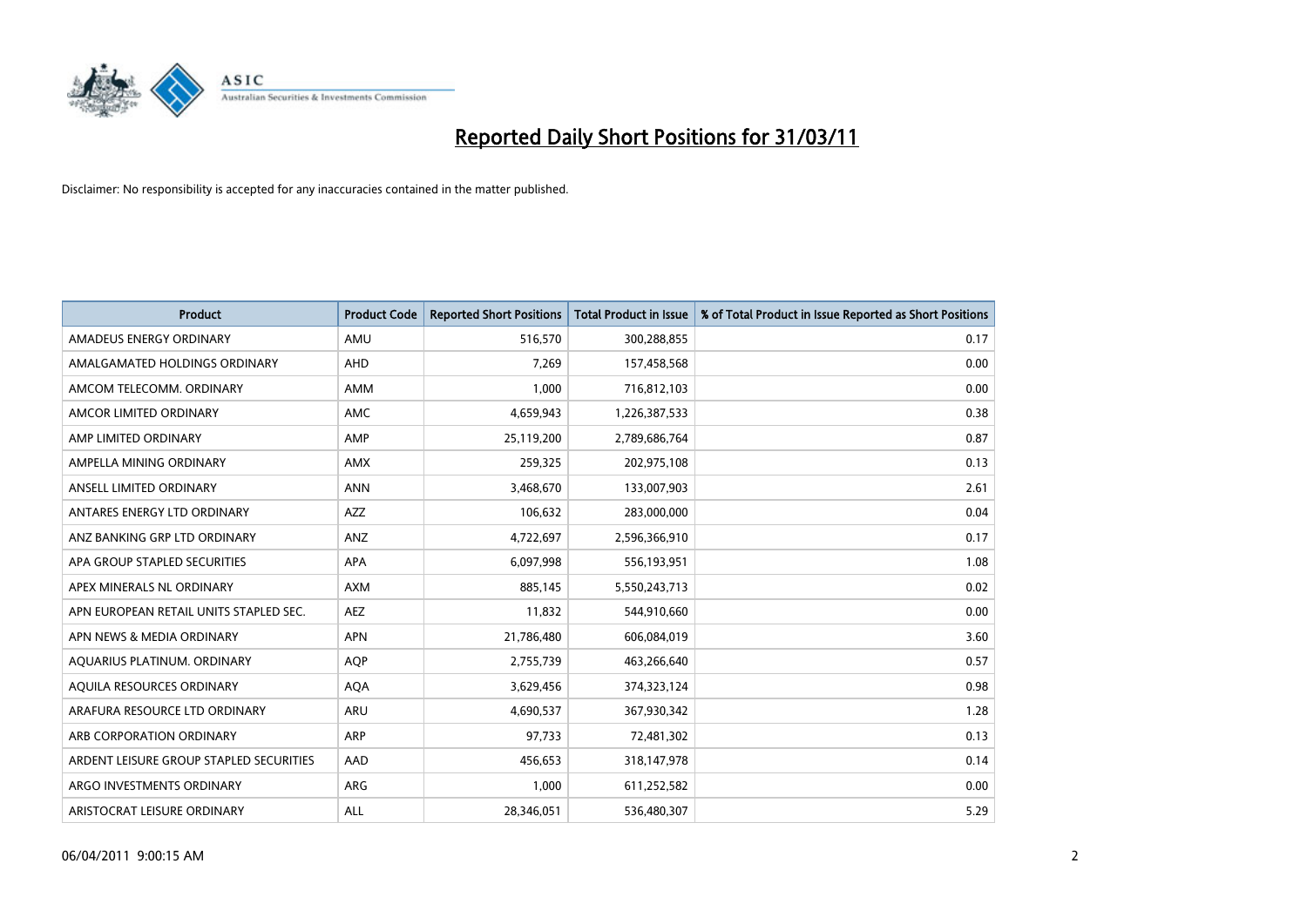

| <b>Product</b>                          | <b>Product Code</b> | <b>Reported Short Positions</b> | <b>Total Product in Issue</b> | % of Total Product in Issue Reported as Short Positions |
|-----------------------------------------|---------------------|---------------------------------|-------------------------------|---------------------------------------------------------|
| <b>ASCIANO LIMITED ORDINARY</b>         | <b>AIO</b>          | 15,331,793                      | 2,926,103,883                 | 0.52                                                    |
| ASG GROUP LIMITED ORDINARY              | ASZ                 | 28,509                          | 168,247,718                   | 0.02                                                    |
| ASPEN GROUP ORD/UNITS STAPLED           | <b>APZ</b>          | 1,178,817                       | 592,674,670                   | 0.18                                                    |
| ASPIRE MINING LTD ORDINARY              | <b>AKM</b>          | 30,462                          | 535,971,483                   | 0.01                                                    |
| <b>ASTON RES LTD ORDINARY</b>           | <b>AZT</b>          | 268,307                         | 204,527,604                   | 0.13                                                    |
| ASTRO JAP PROP GROUP STAPLED SECURITIES | AJA                 | 18,150                          | 58,445,002                    | 0.03                                                    |
| ASX LIMITED ORDINARY                    | <b>ASX</b>          | 896,255                         | 175,136,729                   | 0.52                                                    |
| ATLANTIC LIMITED ORDINARY               | ATI                 | 410,417                         | 112,355,948                   | 0.37                                                    |
| ATLAS IRON LIMITED ORDINARY             | <b>AGO</b>          | 7,012,512                       | 815,689,044                   | 0.85                                                    |
| AURORA MINERALS LTD ORDINARY            | <b>ARM</b>          | 28,396                          | 104,167,499                   | 0.03                                                    |
| <b>AURORA OIL &amp; GAS ORDINARY</b>    | <b>AUT</b>          | 277,909                         | 403,437,342                   | 0.06                                                    |
| AUSDRILL LIMITED ORDINARY               | ASL                 | 642,162                         | 263,000,572                   | 0.24                                                    |
| AUSENCO LIMITED ORDINARY                | AAX                 | 3,815,028                       | 122,511,701                   | 3.12                                                    |
| <b>AUSTAL LIMITED ORDINARY</b>          | ASB                 | 166,589                         | 188,069,638                   | 0.09                                                    |
| <b>AUSTAR UNITED ORDINARY</b>           | <b>AUN</b>          | 2,315,908                       | 1,271,389,658                 | 0.18                                                    |
| AUSTBROKERS HOLDINGS ORDINARY           | <b>AUB</b>          | 2                               | 54,339,433                    | 0.00                                                    |
| AUSTIN ENGINEERING ORDINARY             | <b>ANG</b>          | 10,606                          | 71,714,403                    | 0.01                                                    |
| <b>AUSTRALAND ASSETS ASSETS</b>         | AAZPB               | 1,168                           | 2,750,000                     | 0.04                                                    |
| AUSTRALAND PROPERTY STAPLED SECURITY    | <b>ALZ</b>          | 929,311                         | 576,846,597                   | 0.14                                                    |
| AUSTRALIAN AGRICULT. ORDINARY           | AAC                 | 4,499,765                       | 264,264,459                   | 1.68                                                    |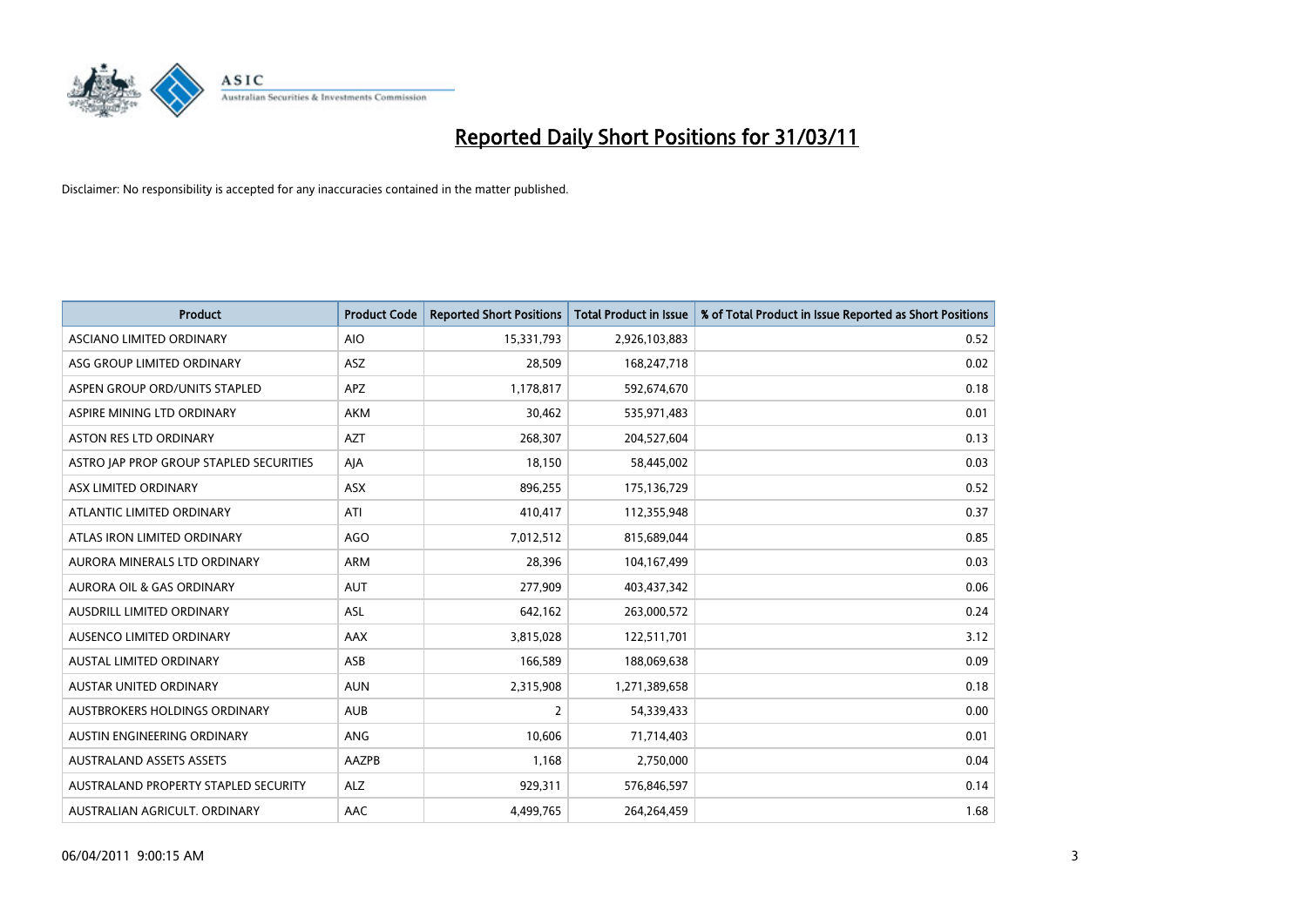

| <b>Product</b>                       | <b>Product Code</b> | <b>Reported Short Positions</b> | <b>Total Product in Issue</b> | % of Total Product in Issue Reported as Short Positions |
|--------------------------------------|---------------------|---------------------------------|-------------------------------|---------------------------------------------------------|
| <b>AUSTRALIAN EDUCATION UNITS</b>    | <b>AEU</b>          | 625,000                         | 134,973,383                   | 0.46                                                    |
| AUSTRALIAN INFRASTR, UNITS/ORDINARY  | <b>AIX</b>          | 759,414                         | 620,733,944                   | 0.12                                                    |
| AUSTRALIAN MINES LTD ORDINARY        | <b>AUZ</b>          | 1,400,000                       | 576,910,315                   | 0.24                                                    |
| AUSTRALIAN PHARM. ORDINARY           | API                 | 784,177                         | 488,115,883                   | 0.16                                                    |
| AUTOMOTIVE HOLDINGS ORDINARY         | AHE                 | 77,030                          | 226,387,577                   | 0.03                                                    |
| AVEXA LIMITED ORDINARY               | <b>AVX</b>          | 243,657                         | 847,688,779                   | 0.03                                                    |
| AWE LIMITED ORDINARY                 | <b>AWE</b>          | 3,414,412                       | 521,871,941                   | 0.67                                                    |
| AXA ASIA PACIFIC ORDINARY            | <b>AXA</b>          | 1,063,983                       | 2,067,095,545                 | 0.05                                                    |
| AZIMUTH RES LTD ORDINARY             | <b>AZH</b>          | 1,375,879                       | 320,486,227                   | 0.43                                                    |
| AZUMAH RESOURCES ORDINARY            | <b>AZM</b>          | 51,455                          | 272,696,055                   | 0.02                                                    |
| <b>BANDANNA ENERGY ORDINARY</b>      | <b>BND</b>          | 414,402                         | 426,515,482                   | 0.10                                                    |
| BANK OF QUEENSLAND. ORDINARY         | <b>BOO</b>          | 3,290,519                       | 222,072,957                   | 1.47                                                    |
| <b>BANNERMAN RESOURCES ORDINARY</b>  | <b>BMN</b>          | 14,269                          | 234,435,934                   | 0.01                                                    |
| <b>BATHURST RESOURCES ORDINARY</b>   | <b>BTU</b>          | 4,487,672                       | 613,441,330                   | 0.73                                                    |
| <b>BAUXITE RESOURCE LTD ORDINARY</b> | <b>BAU</b>          | 96,297                          | 235,379,896                   | 0.04                                                    |
| BC IRON LIMITED ORDINARY             | <b>BCI</b>          | 14,831                          | 94,361,000                    | 0.02                                                    |
| BEACH ENERGY LIMITED ORDINARY        | <b>BPT</b>          | 795,582                         | 1,099,021,290                 | 0.06                                                    |
| BEADELL RESOURCE LTD ORDINARY        | <b>BDR</b>          | 30,690                          | 622,147,828                   | 0.00                                                    |
| BENDIGO AND ADELAIDE ORDINARY        | <b>BEN</b>          | 6,337,987                       | 357,645,518                   | 1.78                                                    |
| BERKELEY RESOURCES ORDINARY          | <b>BKY</b>          | 90.996                          | 174,298,273                   | 0.04                                                    |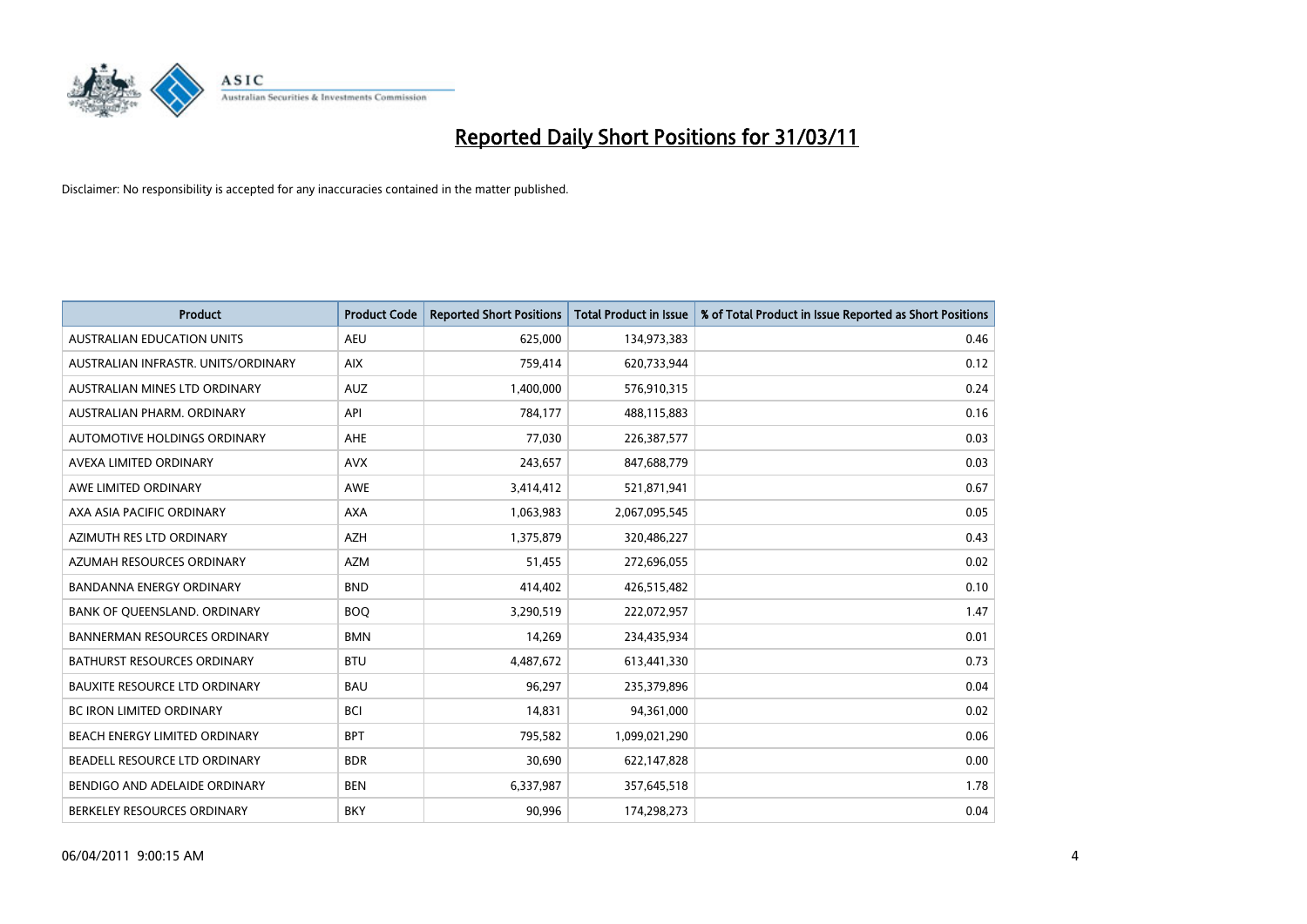

| <b>Product</b>                       | <b>Product Code</b> | <b>Reported Short Positions</b> | <b>Total Product in Issue</b> | % of Total Product in Issue Reported as Short Positions |
|--------------------------------------|---------------------|---------------------------------|-------------------------------|---------------------------------------------------------|
| BETASHARES ASX FIN ETF UNITS         | <b>OFN</b>          | 28.500                          | 4,509,251                     | 0.63                                                    |
| BETASHARES ASX RES ETF UNITS         | <b>ORE</b>          | 158,220                         | 4,519,432                     | 3.50                                                    |
| BETASHARES US DOLLAR ETF UNITS       | <b>USD</b>          | 5,000                           | 1,125,000                     | 0.44                                                    |
| <b>BHP BILLITON LIMITED ORDINARY</b> | <b>BHP</b>          | 38,482,940                      | 3,356,081,497                 | 1.15                                                    |
| <b>BILLABONG ORDINARY</b>            | <b>BBG</b>          | 12,611,441                      | 253,613,826                   | 4.98                                                    |
| <b>BIOTA HOLDINGS ORDINARY</b>       | <b>BTA</b>          | 2,259,253                       | 181,417,556                   | 1.25                                                    |
| <b>BISALLOY STEEL ORDINARY</b>       | <b>BIS</b>          | 84,480                          | 216,455,965                   | 0.04                                                    |
| BKI INVESTMENT LTD ORDINARY          | <b>BKI</b>          | 508                             | 422,863,407                   | 0.00                                                    |
| <b>BLACKTHORN RESOURCES ORDINARY</b> | <b>BTR</b>          | 35,848                          | 106,885,300                   | 0.03                                                    |
| <b>BLUESCOPE STEEL LTD ORDINARY</b>  | <b>BSL</b>          | 34,044,269                      | 1,842,207,385                 | 1.85                                                    |
| <b>BOART LONGYEAR ORDINARY</b>       | <b>BLY</b>          | 4,756,346                       | 461,163,412                   | 1.04                                                    |
| <b>BONDI MINING LIMITED ORDINARY</b> | <b>BOM</b>          | 268,333                         | 101,912,807                   | 0.26                                                    |
| <b>BOOM LOGISTICS ORDINARY</b>       | <b>BOL</b>          | 350,956                         | 461,500,712                   | 0.07                                                    |
| BORAL LIMITED, ORDINARY              | <b>BLD</b>          | 25,905,652                      | 729,925,990                   | 3.53                                                    |
| BOTSWANA METALS LTD ORDINARY         | <b>BML</b>          | 7.000                           | 143,717,013                   | 0.00                                                    |
| <b>BOW ENERGY LIMITED ORDINARY</b>   | <b>BOW</b>          | 2,982,649                       | 348,972,041                   | 0.84                                                    |
| <b>BRADKEN LIMITED ORDINARY</b>      | <b>BKN</b>          | 1,177,455                       | 142,829,226                   | 0.82                                                    |
| <b>BRAMBLES LIMITED ORDINARY</b>     | <b>BXB</b>          | 16,589,518                      | 1,450,773,006                 | 1.13                                                    |
| BREVILLE GROUP LTD ORDINARY          | <b>BRG</b>          | 723                             | 129,995,322                   | 0.00                                                    |
| <b>BRICKWORKS LIMITED ORDINARY</b>   | <b>BKW</b>          | 11,574                          | 147,567,333                   | 0.01                                                    |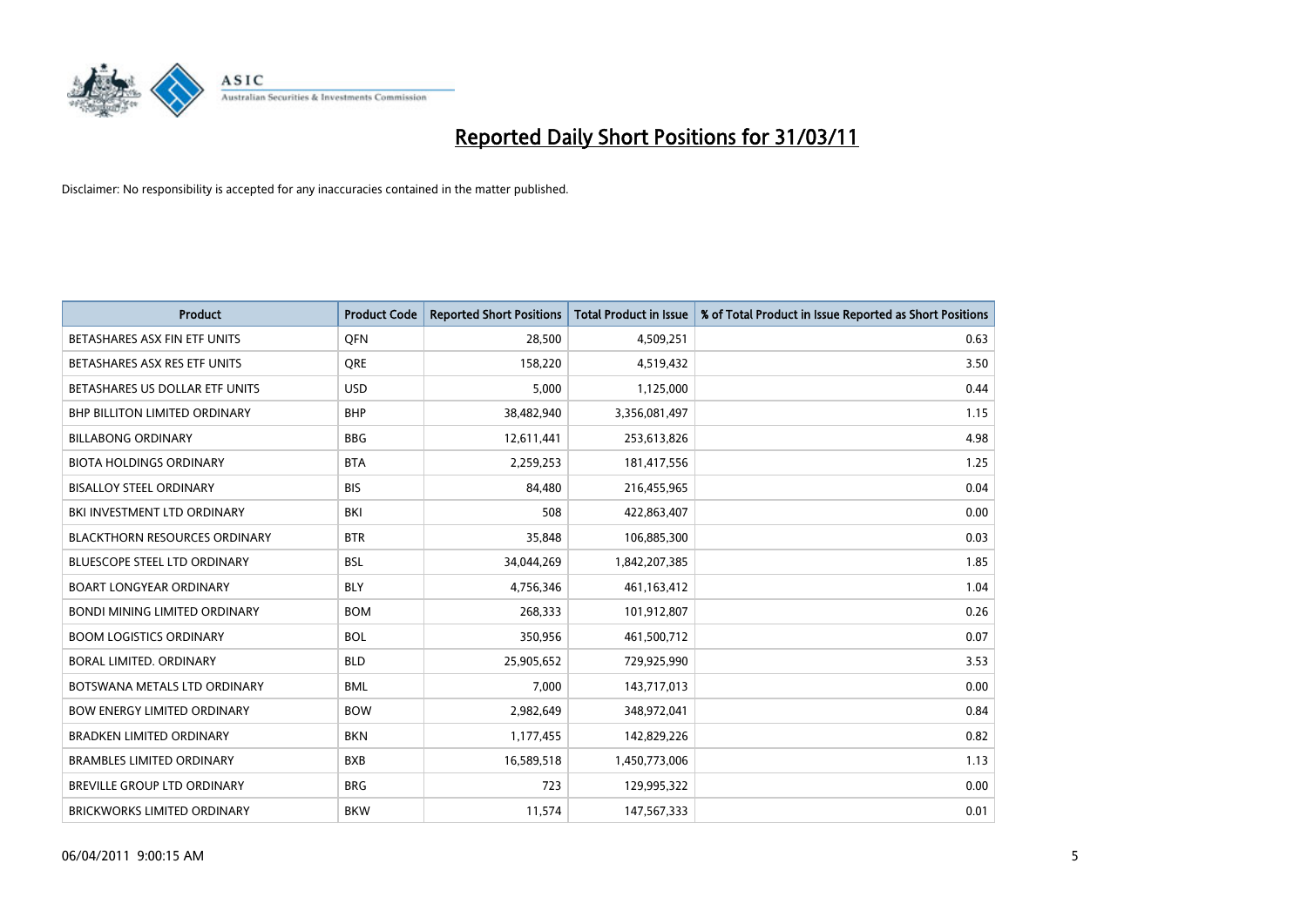

| <b>Product</b>                           | <b>Product Code</b> | <b>Reported Short Positions</b> | <b>Total Product in Issue</b> | % of Total Product in Issue Reported as Short Positions |
|------------------------------------------|---------------------|---------------------------------|-------------------------------|---------------------------------------------------------|
| <b>BROCKMAN RESOURCES ORDINARY</b>       | <b>BRM</b>          | 75,252                          | 144,803,151                   | 0.06                                                    |
| BT INVESTMENT MNGMNT ORDINARY            | <b>BTT</b>          | 554,785                         | 160,000,000                   | 0.35                                                    |
| <b>BUNNINGS WAREHOUSE ORDINARY UNITS</b> | <b>BWP</b>          | 384,529                         | 520,012,793                   | 0.07                                                    |
| <b>BURU ENERGY ORDINARY</b>              | <b>BRU</b>          | 155,589                         | 182,780,549                   | 0.09                                                    |
| <b>CABCHARGE AUSTRALIA ORDINARY</b>      | CAB                 | 1,095,050                       | 120,437,014                   | 0.90                                                    |
| CALTEX AUSTRALIA ORDINARY                | <b>CTX</b>          | 4,938,520                       | 270,000,000                   | 1.81                                                    |
| CAMPBELL BROTHERS ORDINARY               | <b>CPB</b>          | 172,810                         | 67,503,411                    | 0.25                                                    |
| CAPE LAMBERT RES LTD ORDINARY            | <b>CFE</b>          | 1,223,080                       | 571,849,603                   | 0.21                                                    |
| <b>CARBON ENERGY ORDINARY</b>            | <b>CNX</b>          | 746.396                         | 670,872,650                   | 0.09                                                    |
| <b>CARDNO LIMITED ORDINARY</b>           | CDD                 | 1,072                           | 106,840,756                   | 0.00                                                    |
| CARNARVON PETROLEUM ORDINARY             | <b>CVN</b>          | 3,630,441                       | 687,820,634                   | 0.52                                                    |
| <b>CARNEGIE WAVE ENERGY ORDINARY</b>     | <b>CWE</b>          | 83,000                          | 859,087,627                   | 0.01                                                    |
| <b>CARPATHIAN RESOURCES ORDINARY</b>     | <b>CPN</b>          | 75,000                          | 265,533,501                   | 0.03                                                    |
| CARPENTARIA EXP. LTD ORDINARY            | CAP                 | 9,777                           | 98,741,301                    | 0.01                                                    |
| CARSALES.COM LTD ORDINARY                | <b>CRZ</b>          | 2,933,144                       | 234,228,300                   | 1.26                                                    |
| CASH CONVERTERS ORD/DIV ACCESS           | CCV                 | 68,191                          | 379,761,025                   | 0.01                                                    |
| <b>CASPIAN OIL &amp; GAS ORDINARY</b>    | <b>CIG</b>          | 50,000                          | 1,331,500,513                 | 0.00                                                    |
| CATALPA RESOURCES ORDINARY               | CAH                 | 1,109,241                       | 177,954,355                   | 0.62                                                    |
| <b>CEC GROUP LIMITED ORDINARY</b>        | <b>CEG</b>          | 1,750                           | 79,662,662                    | 0.00                                                    |
| <b>CELLNET GROUP ORDINARY</b>            | <b>CLT</b>          | 1,342                           | 61,596,082                    | 0.00                                                    |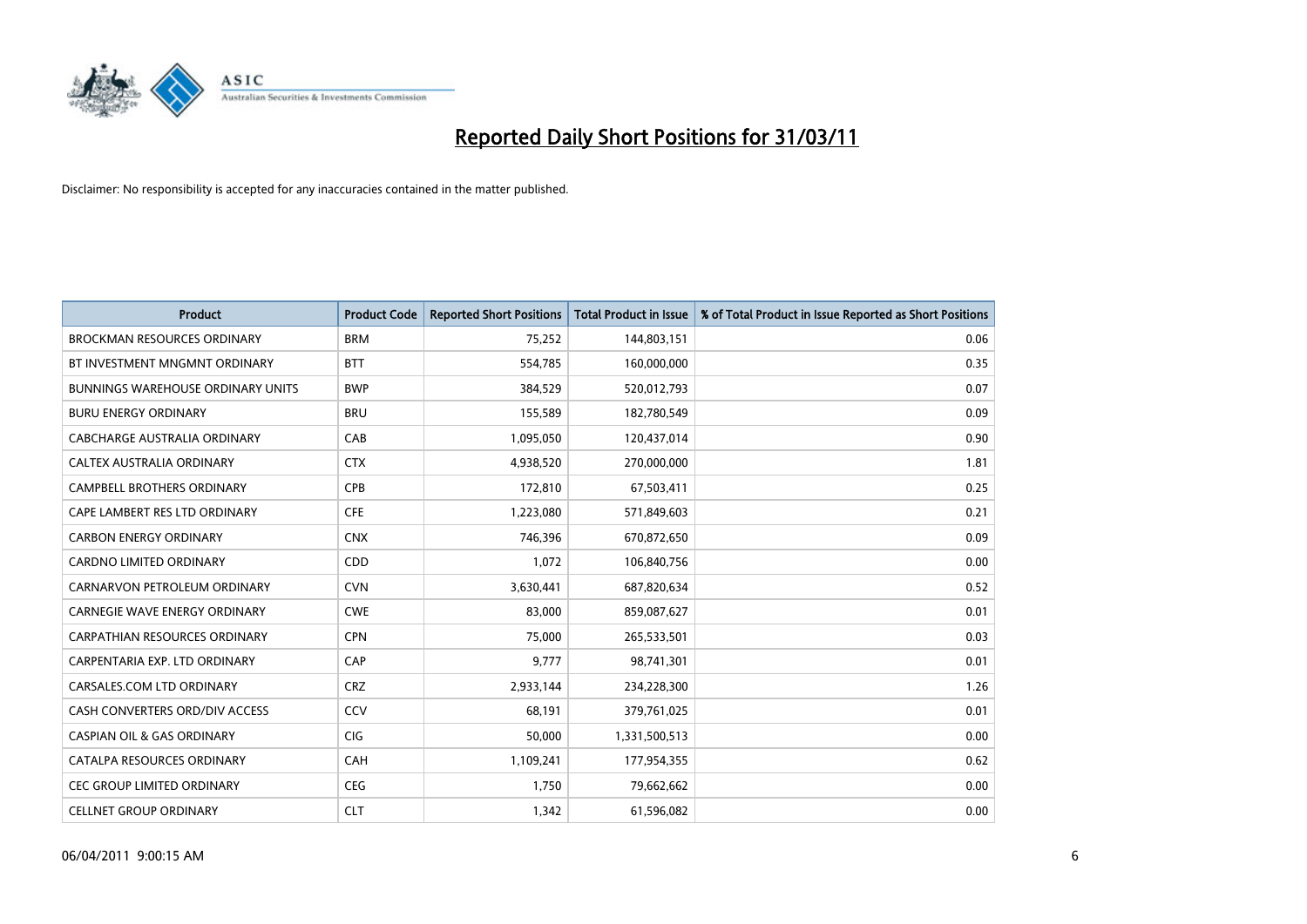

| <b>Product</b>                          | <b>Product Code</b> | <b>Reported Short Positions</b> | Total Product in Issue | % of Total Product in Issue Reported as Short Positions |
|-----------------------------------------|---------------------|---------------------------------|------------------------|---------------------------------------------------------|
| CENTRAL PETROLEUM ORDINARY              | <b>CTP</b>          | 235,096                         | 982,298,842            | 0.02                                                    |
| CENTRO PROPERTIES UNITS/ORD STAPLED     | <b>CNP</b>          | 46,189                          | 972,414,514            | 0.00                                                    |
| CENTRO RETAIL GROUP STAPLED SECURITIES  | <b>CER</b>          | 435,746                         | 2,286,399,424          | 0.02                                                    |
| CERAMIC FUEL CELLS ORDINARY             | <b>CFU</b>          | 366,981                         | 1,201,353,566          | 0.02                                                    |
| <b>CERRO RESOURCES NL ORDINARY</b>      | <b>CIO</b>          | 4,588,798                       | 747,893,606            | 0.61                                                    |
| <b>CFS RETAIL PROPERTY UNITS</b>        | <b>CFX</b>          | 37,968,879                      | 2,839,591,911          | 1.36                                                    |
| CGA MINING LIMITED ORDINARY             | <b>CGX</b>          | 114,700                         | 333,265,726            | 0.03                                                    |
| CHALLENGER DIV.PRO. STAPLED UNITS       | <b>CDI</b>          | 46,489                          | 913,426,007            | 0.00                                                    |
| CHALLENGER INFRAST. STAPLED UNITS       | <b>CIF</b>          | 19,084                          | 316,223,785            | 0.00                                                    |
| <b>CHALLENGER LIMITED ORDINARY</b>      | CGF                 | 5,953,240                       | 500,753,078            | 1.19                                                    |
| CHANDLER MACLEOD LTD ORDINARY           | <b>CMG</b>          | 11,970                          | 463,971,344            | 0.00                                                    |
| CHARTER HALL GROUP STAPLED US PROHIBIT. | <b>CHC</b>          | 994,207                         | 306,341,814            | 0.32                                                    |
| <b>CHARTER HALL OFFICE UNIT</b>         | COO                 | 1,438,327                       | 493,319,730            | 0.28                                                    |
| <b>CHARTER HALL RETAIL UNITS</b>        | <b>COR</b>          | 1,772,065                       | 305,810,723            | 0.55                                                    |
| CHEMGENEX PHARMACEUT ORDINARY           | <b>CXS</b>          | 1,052,772                       | 283,348,870            | 0.37                                                    |
| CITIGOLD CORP LTD ORDINARY              | <b>CTO</b>          | 2,059,217                       | 1,040,278,301          | 0.20                                                    |
| <b>CLEAN SEAS TUNA ORDINARY</b>         | <b>CSS</b>          | 15,278                          | 480,829,414            | 0.00                                                    |
| CLINUVEL PHARMACEUT. ORDINARY           | <b>CUV</b>          | 4,127                           | 30,381,706             | 0.01                                                    |
| <b>CLOUGH LIMITED ORDINARY</b>          | <b>CLO</b>          | 265,911                         | 769,696,269            | 0.03                                                    |
| <b>COAL &amp; ALLIED ORDINARY</b>       | <b>CNA</b>          | 8,642                           | 86,584,735             | 0.01                                                    |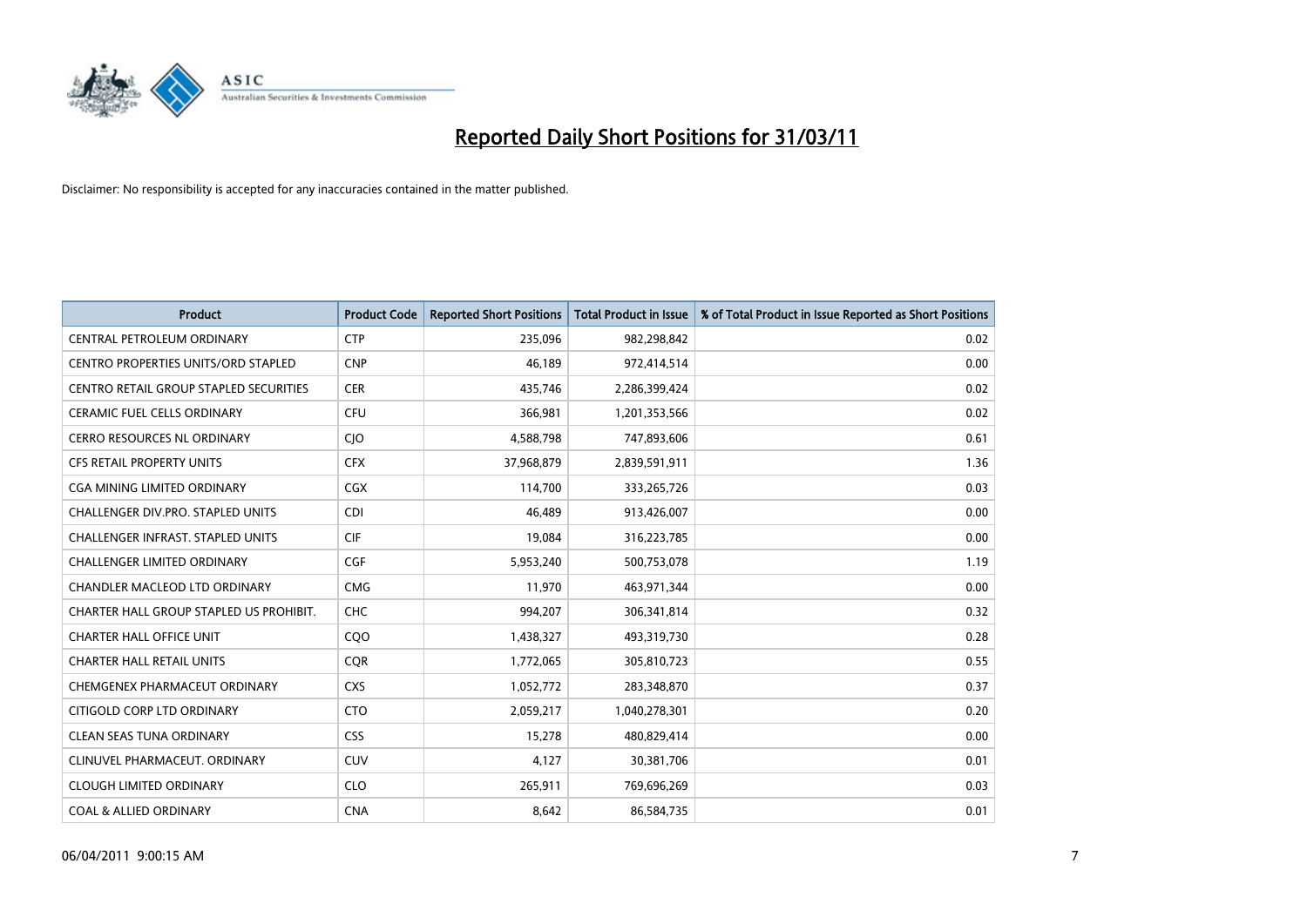

| <b>Product</b>                          | <b>Product Code</b> | <b>Reported Short Positions</b> | Total Product in Issue | % of Total Product in Issue Reported as Short Positions |
|-----------------------------------------|---------------------|---------------------------------|------------------------|---------------------------------------------------------|
| COAL OF AFRICA LTD ORDINARY             | <b>CZA</b>          | 830,674                         | 530,639,661            | 0.15                                                    |
| <b>COALSPUR MINES LTD ORDINARY</b>      | <b>CPL</b>          | 1,697,901                       | 491,237,867            | 0.33                                                    |
| COCA-COLA AMATIL ORDINARY               | <b>CCL</b>          | 7,489,505                       | 756,260,917            | 0.99                                                    |
| COCHLEAR LIMITED ORDINARY               | <b>COH</b>          | 1,570,918                       | 56,745,023             | 2.76                                                    |
| <b>COCKATOO COAL ORDINARY</b>           | <b>COK</b>          | 7,961,590                       | 1,016,096,908          | 0.78                                                    |
| <b>COKAL LTD ORDINARY</b>               | <b>CKA</b>          | 392,815                         | 112,083,735            | 0.35                                                    |
| COMMONWEALTH BANK, ORDINARY             | CBA                 | 14,425,618                      | 1,548,932,074          | 0.89                                                    |
| <b>COMMONWEALTH PROP ORDINARY UNITS</b> | <b>CPA</b>          | 22,397,820                      | 2,449,599,711          | 0.92                                                    |
| <b>COMPASS RESOURCES ORDINARY</b>       | <b>CMR</b>          | 160,952                         | 147,402,920            | 0.11                                                    |
| <b>COMPUTERSHARE LTD ORDINARY</b>       | <b>CPU</b>          | 2,721,842                       | 555,664,059            | 0.45                                                    |
| CONNECTEAST GROUP STAPLED               | CEU                 | 45,101,813                      | 3,940,145,951          | 1.14                                                    |
| CONQUEST MINING ORDINARY                | CQT                 | 416,154                         | 583,241,478            | 0.06                                                    |
| CONSOLIDATED MEDIA. ORDINARY            | <b>CMI</b>          | 1,109,731                       | 561,834,996            | 0.19                                                    |
| CONTANGO MICROCAP ORDINARY              | <b>CTN</b>          | 7,500                           | 145,708,783            | 0.01                                                    |
| <b>COOPER ENERGY LTD ORDINARY</b>       | <b>COE</b>          | 119,271                         | 292,576,001            | 0.04                                                    |
| <b>COPPER STRIKE LTD ORDINARY</b>       | <b>CSE</b>          | 714                             | 129,455,571            | 0.00                                                    |
| <b>CORDLIFE LIMITED ORDINARY</b>        | CBB                 |                                 | 145,360,920            | 0.00                                                    |
| COUNT FINANCIAL ORDINARY                | COU                 | 691,875                         | 262,212,976            | 0.27                                                    |
| <b>CRANE GROUP LIMITED ORDINARY</b>     | <b>CRG</b>          | 1,452,463                       | 79,110,667             | 1.82                                                    |
| <b>CROMWELL PROP STAPLED SECURITIES</b> | <b>CMW</b>          | 85,720                          | 962,845,605            | 0.01                                                    |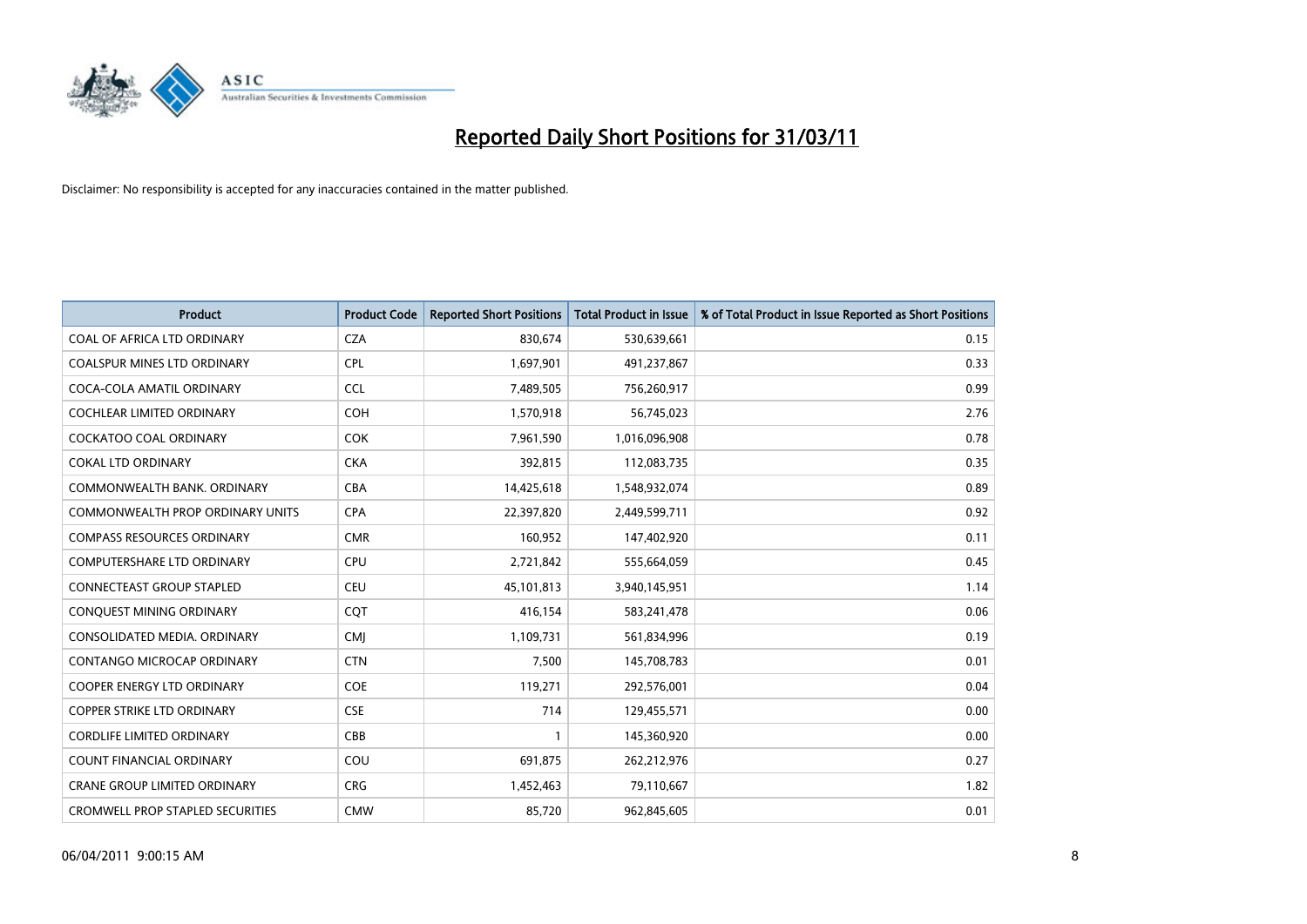

| <b>Product</b>                       | <b>Product Code</b> | <b>Reported Short Positions</b> | <b>Total Product in Issue</b> | % of Total Product in Issue Reported as Short Positions |
|--------------------------------------|---------------------|---------------------------------|-------------------------------|---------------------------------------------------------|
| <b>CROWN LIMITED ORDINARY</b>        | <b>CWN</b>          | 1,685,816                       | 754,131,800                   | 0.21                                                    |
| <b>CSG LIMITED ORDINARY</b>          | CSV                 | 1,055,229                       | 245,683,695                   | 0.42                                                    |
| <b>CSL LIMITED ORDINARY</b>          | <b>CSL</b>          | 7,552,218                       | 541,202,786                   | 1.36                                                    |
| <b>CSR LIMITED ORDINARY</b>          | <b>CSR</b>          | 7,278,126                       | 506,000,315                   | 1.42                                                    |
| <b>CUDECO LIMITED ORDINARY</b>       | CDU                 | 733.044                         | 145,512,643                   | 0.48                                                    |
| <b>CUSTOMERS LIMITED ORDINARY</b>    | CUS                 | 97,857                          | 134,869,357                   | 0.06                                                    |
| DART ENERGY LTD ORDINARY             | <b>DTE</b>          | 81,687                          | 587,210,672                   | 0.00                                                    |
| DATA#3 LIMITED ORDINARY              | <b>DTL</b>          | 975                             | 15,397,495                    | 0.01                                                    |
| DAVID JONES LIMITED ORDINARY         | <b>DJS</b>          | 22,355,111                      | 514,034,694                   | 4.33                                                    |
| <b>DECMIL GROUP LIMITED ORDINARY</b> | <b>DCG</b>          | 53,113                          | 124,204,568                   | 0.04                                                    |
| DEEP YELLOW LIMITED ORDINARY         | <b>DYL</b>          | 30,892                          | 1,127,534,458                 | 0.00                                                    |
| DEVINE LIMITED ORDINARY              | <b>DVN</b>          | 1,000                           | 634,918,223                   | 0.00                                                    |
| DEXUS PROPERTY GROUP STAPLED UNITS   | <b>DXS</b>          | 14,939,668                      | 4,839,024,176                 | 0.31                                                    |
| DISCOVERY METALS LTD ORDINARY        | <b>DML</b>          | 2,971,779                       | 437,114,481                   | 0.67                                                    |
| DOMINO PIZZA ENTERPR ORDINARY        | <b>DMP</b>          | 200,057                         | 68,407,674                    | 0.29                                                    |
| DOWNER EDI LIMITED ORDINARY          | <b>DOW</b>          | 8,428,256                       | 402,471,908                   | 2.07                                                    |
| DUET GROUP STAPLED US PROHIBIT.      | <b>DUE</b>          | 1,530,396                       | 909,692,991                   | 0.17                                                    |
| DULUXGROUP LIMITED ORDINARY          | <b>DLX</b>          | 7,043,451                       | 367,456,259                   | 1.90                                                    |
| <b>EASTERN STAR GAS ORDINARY</b>     | <b>ESG</b>          | 6,324,055                       | 991,567,041                   | 0.63                                                    |
| <b>EDT RETAIL TRUST UNITS</b>        | <b>EDT</b>          | 117,407                         | 4,700,290,868                 | 0.00                                                    |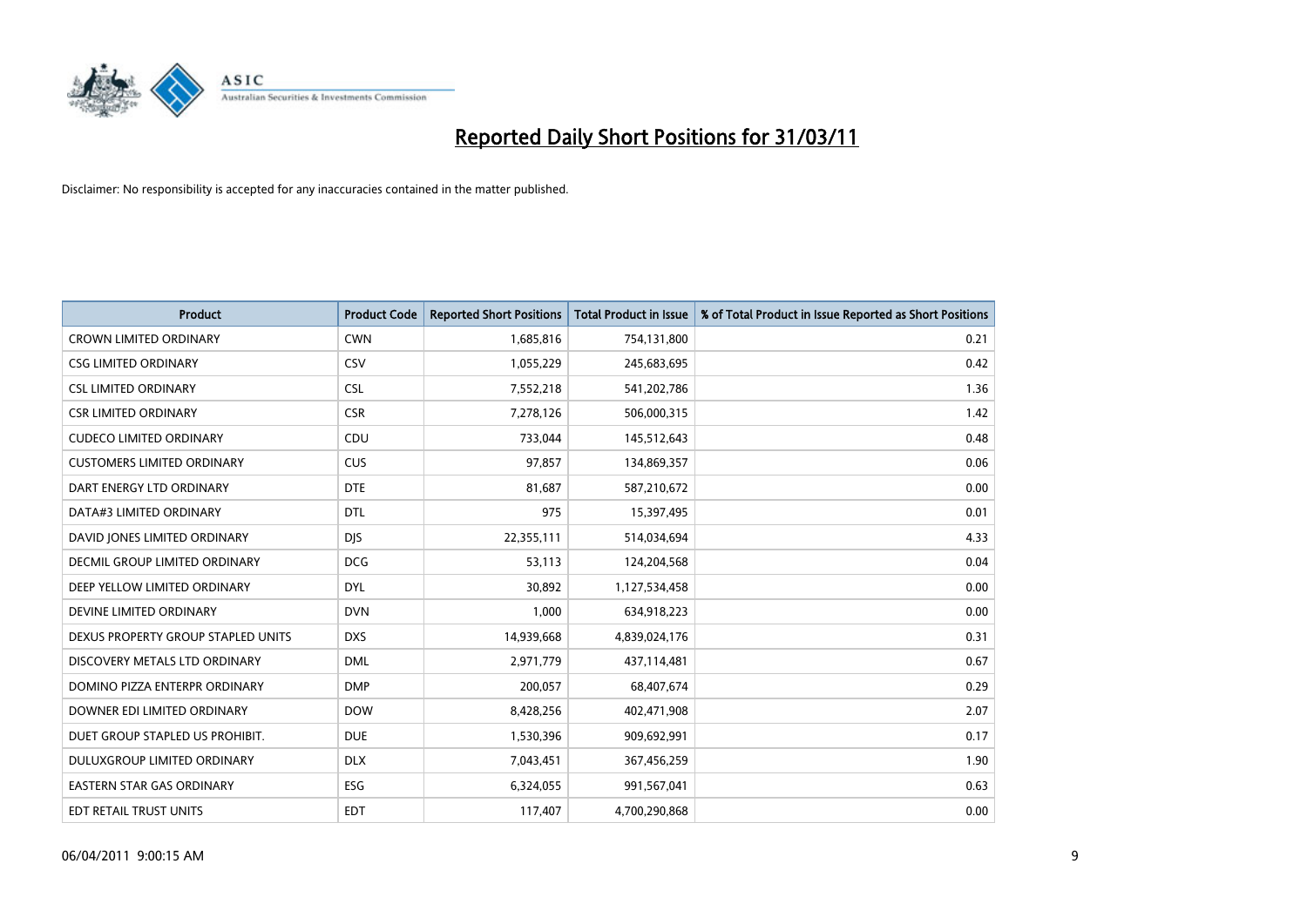

| <b>Product</b>                            | <b>Product Code</b> | <b>Reported Short Positions</b> | Total Product in Issue | % of Total Product in Issue Reported as Short Positions |
|-------------------------------------------|---------------------|---------------------------------|------------------------|---------------------------------------------------------|
| <b>ELDERS LIMITED HYBRIDS</b>             | <b>ELDPA</b>        | 135,522                         | 1,500,000              | 9.03                                                    |
| <b>ELDERS LIMITED ORDINARY</b>            | <b>ELD</b>          | 15,468,093                      | 448,598,480            | 3.43                                                    |
| ELDORADO GOLD CORP CDI 1:1                | EAU                 | 221,953                         | 19,644,760             | 1.12                                                    |
| ELEMENTAL MINERALS ORDINARY               | <b>ELM</b>          | 33,000                          | 152,931,387            | 0.02                                                    |
| ELEMENTOS LIMITED ORDINARY                | <b>ELT</b>          | 8                               | 71,268,979             | 0.00                                                    |
| ELIXIR PETROLEUM LTD ORDINARY             | <b>EXR</b>          | 324,400                         | 188,988,472            | 0.17                                                    |
| <b>EMECO HOLDINGS ORDINARY</b>            | <b>EHL</b>          | 795,774                         | 631,237,586            | 0.11                                                    |
| ENERGY RESOURCES ORDINARY 'A'             | <b>ERA</b>          | 2,507,380                       | 190,737,934            | 1.32                                                    |
| <b>ENERGY WORLD CORPOR, ORDINARY</b>      | <b>EWC</b>          | 19,382,645                      | 1,561,166,672          | 1.23                                                    |
| <b>ENTEK ENERGY LTD ORDINARY</b>          | ETE                 | 489,903                         | 287,692,535            | 0.17                                                    |
| ENTELLECT LIMITED ORDINARY                | <b>ESN</b>          | 464,050                         | 87,239,240             | 0.53                                                    |
| ENVESTRA LIMITED ORDINARY                 | <b>ENV</b>          | 3,777,781                       | 1,430,398,609          | 0.27                                                    |
| EQUINOX MINERALS LTD CHESS DEPOSITARY INT | EQN                 | 2,373,485                       | 879,237,776            | 0.27                                                    |
| <b>EVEREST FINANCIAL ORDINARY</b>         | <b>EFG</b>          | 4,300                           | 25,143,824             | 0.02                                                    |
| <b>EXCO RESOURCES LTD ORDINARY</b>        | EXS                 | 12,612                          | 346,494,187            | 0.00                                                    |
| <b>EXTRACT RESOURCES ORDINARY</b>         | <b>EXT</b>          | 414,776                         | 250,851,367            | 0.17                                                    |
| FAIRFAX MEDIA LTD ORDINARY                | <b>FXJ</b>          | 342,643,050                     | 2,351,955,725          | 14.56                                                   |
| <b>FANTASTIC HOLDINGS ORDINARY</b>        | <b>FAN</b>          | 1,321                           | 102,739,538            | 0.00                                                    |
| FAR LTD ORDINARY                          | <b>FAR</b>          | 191,210                         | 1,244,439,464          | 0.02                                                    |
| <b>FERRAUS LIMITED ORDINARY</b>           | <b>FRS</b>          | 374,627                         | 208,700,890            | 0.17                                                    |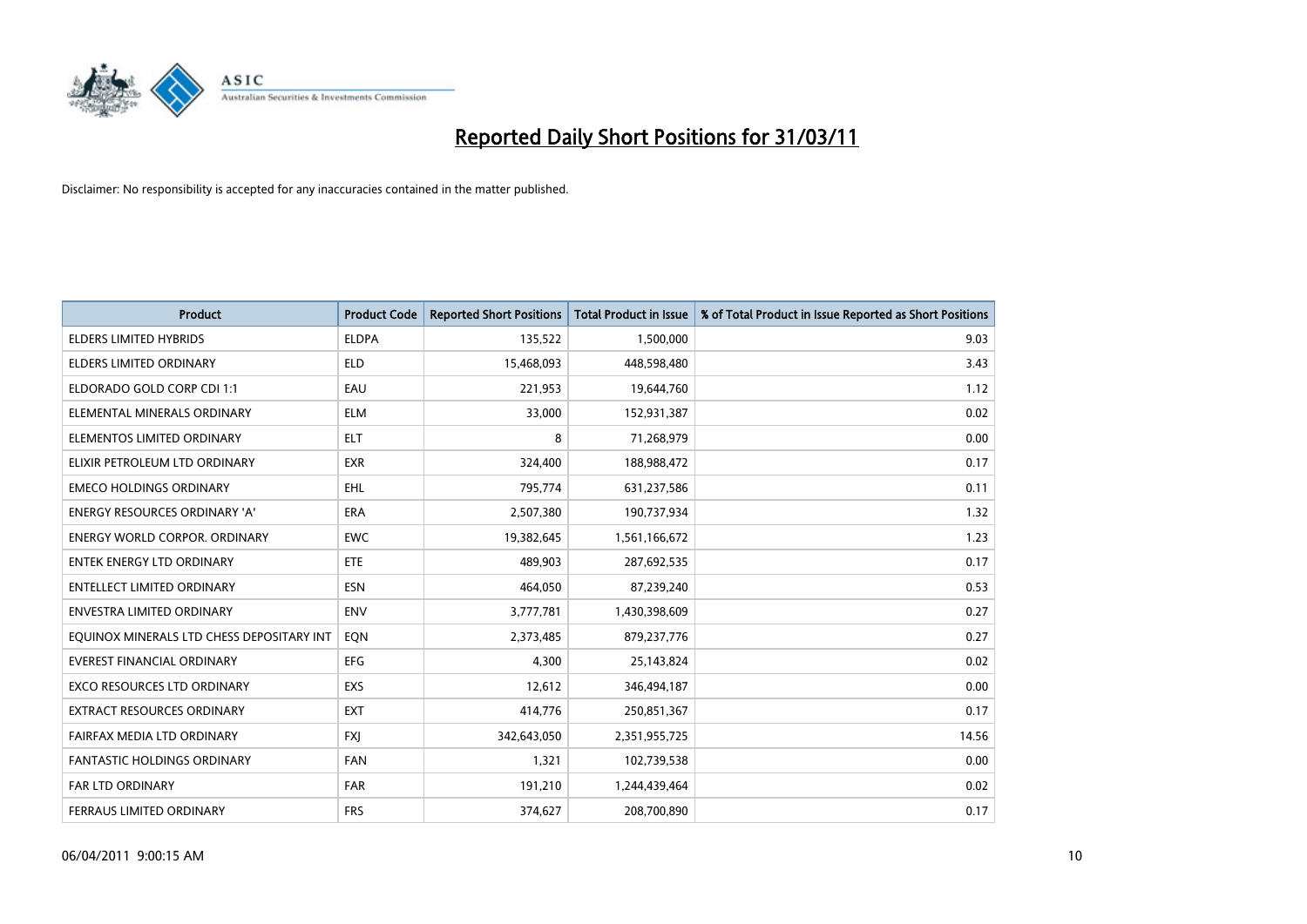

| <b>Product</b>                        | <b>Product Code</b> | <b>Reported Short Positions</b> | <b>Total Product in Issue</b> | % of Total Product in Issue Reported as Short Positions |
|---------------------------------------|---------------------|---------------------------------|-------------------------------|---------------------------------------------------------|
| FISHER & PAYKEL APP. ORDINARY         | <b>FPA</b>          | 18,298                          | 724,235,162                   | 0.00                                                    |
| FISHER & PAYKEL H. ORDINARY           | <b>FPH</b>          | 2,627,086                       | 520,453,173                   | 0.50                                                    |
| FKP PROPERTY GROUP STAPLED SECURITIES | <b>FKP</b>          | 19,158,006                      | 1,174,033,185                 | 1.62                                                    |
| FLEETWOOD CORP ORDINARY               | <b>FWD</b>          | 146,235                         | 57,554,260                    | 0.25                                                    |
| FLETCHER BUILDING ORDINARY            | <b>FBU</b>          | 5,417,955                       | 648,053,889                   | 0.83                                                    |
| FLEXIGROUP LIMITED ORDINARY           | <b>FXL</b>          | 55,263                          | 275,472,492                   | 0.02                                                    |
| <b>FLIGHT CENTRE ORDINARY</b>         | <b>FLT</b>          | 3,026,717                       | 99,925,547                    | 3.03                                                    |
| FLINDERS MINES LTD ORDINARY           | <b>FMS</b>          | 21,652,315                      | 1,820,634,571                 | 1.17                                                    |
| <b>FOCUS MINERALS LTD ORDINARY</b>    | <b>FML</b>          | 1,735,190                       | 2,895,543,210                 | 0.06                                                    |
| <b>FORGE GROUP LIMITED ORDINARY</b>   | <b>FGE</b>          | 3,029                           | 82,924,014                    | 0.00                                                    |
| FORTE ENERGY NL ORDINARY              | <b>FTE</b>          | 2,658,986                       | 669,756,735                   | 0.40                                                    |
| <b>FORTESCUE METALS GRP ORDINARY</b>  | <b>FMG</b>          | 8,724,402                       | 3,112,917,409                 | 0.26                                                    |
| <b>FOSTER'S GROUP ORDINARY</b>        | FGL                 | 8,752,113                       | 1,935,386,127                 | 0.43                                                    |
| FTD CORPORATION ORDINARY              | <b>FTD</b>          | 8,088                           | 33,474,593                    | 0.02                                                    |
| <b>FUNTASTIC LIMITED ORDINARY</b>     | <b>FUN</b>          | 322,528                         | 340,997,682                   | 0.09                                                    |
| <b>G.U.D. HOLDINGS ORDINARY</b>       | <b>GUD</b>          | 337,145                         | 69,089,611                    | 0.47                                                    |
| <b>G8 EDUCATION LIMITED ORDINARY</b>  | <b>GEM</b>          | 1,805,184                       | 186, 154, 537                 | 0.97                                                    |
| <b>GALAXY RESOURCES ORDINARY</b>      | <b>GXY</b>          | 728,173                         | 214,236,091                   | 0.34                                                    |
| <b>GEODYNAMICS LIMITED ORDINARY</b>   | GDY                 | 220,613                         | 335,700,525                   | 0.07                                                    |
| <b>GINDALBIE METALS LTD ORDINARY</b>  | <b>GBG</b>          | 41,941,496                      | 935,215,590                   | 4.50                                                    |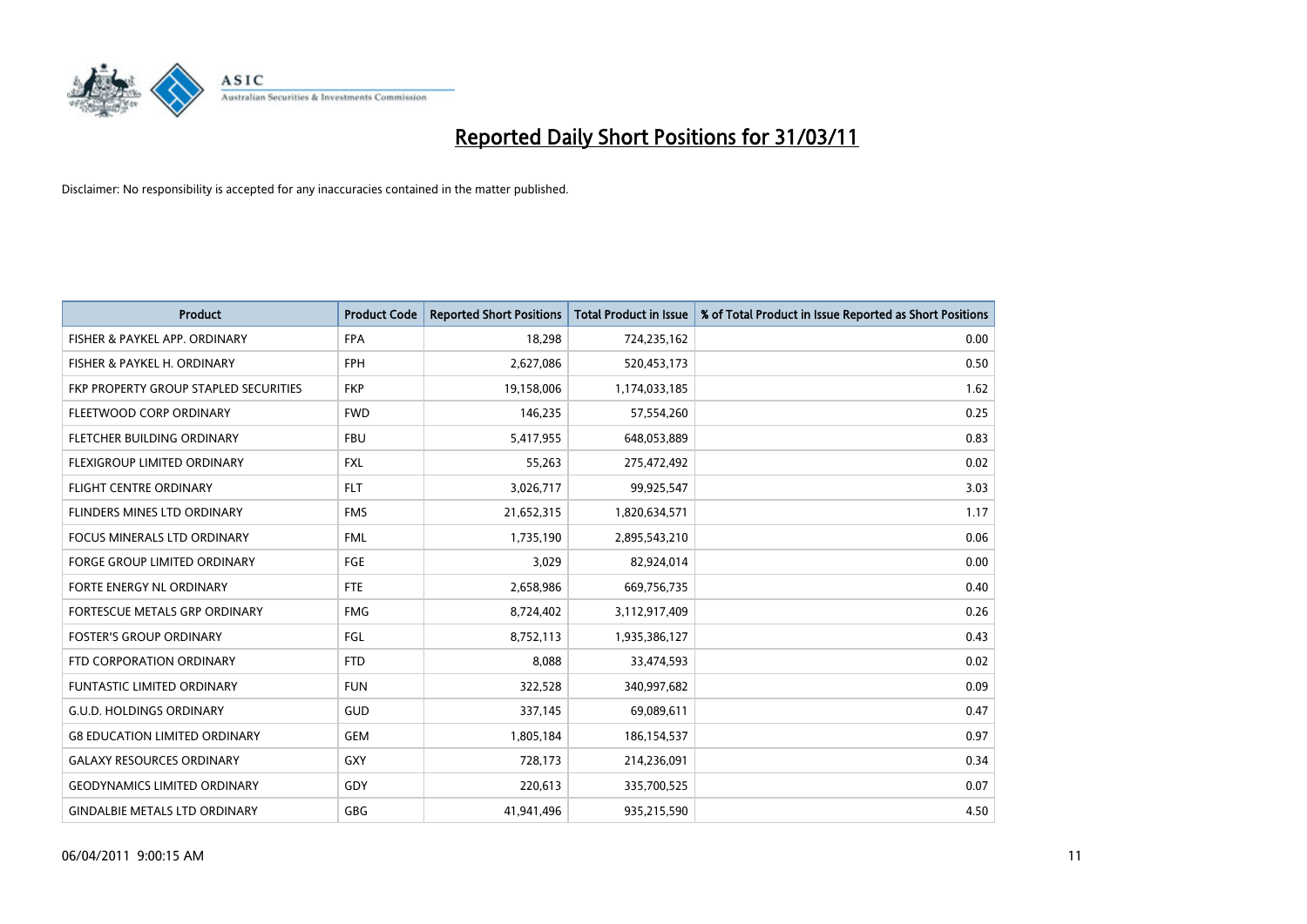

| <b>Product</b>                            | <b>Product Code</b> | <b>Reported Short Positions</b> | Total Product in Issue | % of Total Product in Issue Reported as Short Positions |
|-------------------------------------------|---------------------|---------------------------------|------------------------|---------------------------------------------------------|
| <b>GIRALIA RESOURCES NL ORDINARY</b>      | GIR                 | 56,318                          | 183,085,170            | 0.03                                                    |
| <b>GLOBAL MINING ORDINARY</b>             | <b>GMI</b>          | 8,951                           | 191,820,968            | 0.00                                                    |
| <b>GLOUCESTER COAL ORDINARY</b>           | GCL                 | 295,947                         | 140,447,062            | 0.21                                                    |
| <b>GME RESOURCES LTD ORDINARY</b>         | <b>GME</b>          | 800                             | 302,352,750            | 0.00                                                    |
| <b>GOLDEN RIM RESOURCES ORDINARY</b>      | <b>GMR</b>          | 25,670                          | 359,396,731            | 0.01                                                    |
| <b>GOLDEN WEST RESOURCE ORDINARY</b>      | <b>GWR</b>          | 1,651                           | 192,082,567            | 0.00                                                    |
| <b>GOODMAN FIELDER, ORDINARY</b>          | <b>GFF</b>          | 38,665,167                      | 1,380,386,438          | 2.79                                                    |
| <b>GOODMAN GROUP STAPLED US PROHIBIT.</b> | <b>GMG</b>          | 10,166,553                      | 6,893,222,796          | 0.14                                                    |
| <b>GPT GROUP STAPLED SEC.</b>             | <b>GPT</b>          | 10,255,838                      | 1,855,529,431          | 0.53                                                    |
| <b>GRAINCORP LIMITED A CLASS ORDINARY</b> | <b>GNC</b>          | 699,490                         | 198,318,900            | 0.34                                                    |
| <b>GRANGE RESOURCES. ORDINARY</b>         | <b>GRR</b>          | 607,370                         | 1,152,846,724          | 0.05                                                    |
| <b>GREENCAP LIMITED ORDINARY</b>          | GCG                 |                                 | 262,515,385            | 0.00                                                    |
| <b>GREENLAND MIN EN LTD ORDINARY</b>      | GGG                 | 1,689,405                       | 317,557,865            | 0.53                                                    |
| <b>GRYPHON MINERALS LTD ORDINARY</b>      | GRY                 | 154,017                         | 299,572,058            | 0.05                                                    |
| GUINNESS PEAT GROUP. CHESS DEPOSITARY INT | GPG                 | 334,420                         | 300,204,991            | 0.11                                                    |
| <b>GUIARAT NRE COAL LTD ORDINARY</b>      | <b>GNM</b>          | 3,114,367                       | 990,952,858            | 0.31                                                    |
| <b>GUNNS LIMITED ORDINARY</b>             | <b>GNS</b>          | 41,243,119                      | 848,401,559            | 4.84                                                    |
| <b>GWA GROUP LTD ORDINARY</b>             | <b>GWA</b>          | 5,953,548                       | 301,525,014            | 1.97                                                    |
| HARVEY NORMAN ORDINARY                    | <b>HVN</b>          | 45,528,707                      | 1,062,316,784          | 4.27                                                    |
| HASTIE GROUP LIMITED ORDINARY             | <b>HST</b>          | 2,560,404                       | 239,781,419            | 1.06                                                    |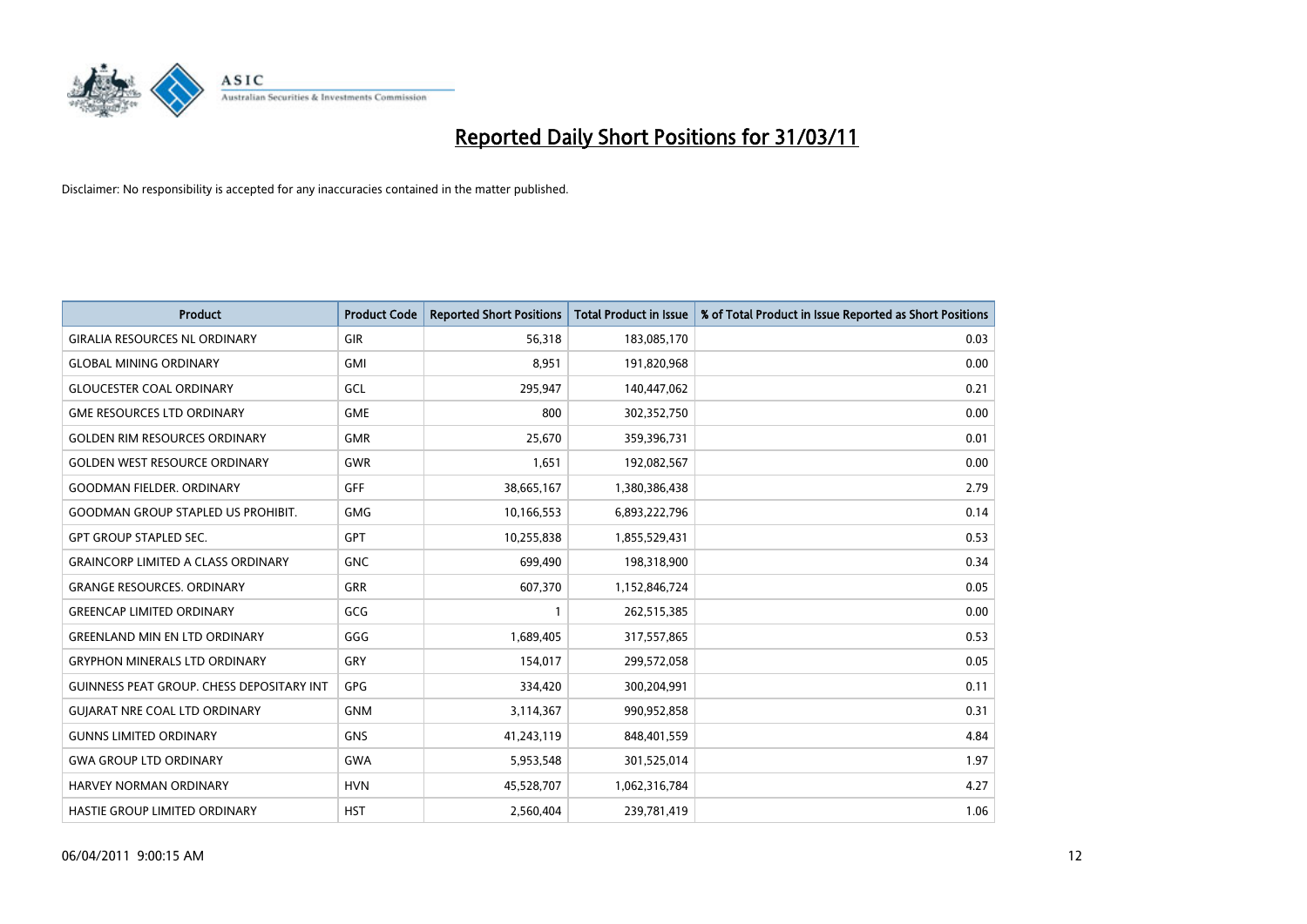

| <b>Product</b>                        | <b>Product Code</b> | <b>Reported Short Positions</b> | Total Product in Issue | % of Total Product in Issue Reported as Short Positions |
|---------------------------------------|---------------------|---------------------------------|------------------------|---------------------------------------------------------|
| HASTINGS DIVERSIFIED STAPLED SECURITY | <b>HDF</b>          | 497,937                         | 529,187,294            | 0.09                                                    |
| <b>HEARTWARE INT INC CDI 35:1</b>     | <b>HIN</b>          | 272,008                         | 48,598,550             | 0.56                                                    |
| <b>HENDERSON GROUP CDI 1:1</b>        | <b>HGG</b>          | 5,538,303                       | 556,400,565            | 0.99                                                    |
| HFA HOLDINGS LIMITED ORDINARY         | <b>HFA</b>          | 447,022                         | 117,332,831            | 0.37                                                    |
| <b>HIGHLANDS PACIFIC ORDINARY</b>     | <b>HIG</b>          | 2,594,452                       | 686,082,148            | 0.38                                                    |
| HILLGROVE RES LTD ORDINARY            | <b>HGO</b>          | 823,897                         | 793,698,575            | 0.09                                                    |
| HILLS HOLDINGS LTD ORDINARY           | <b>HIL</b>          | 1,985,361                       | 248,676,841            | 0.79                                                    |
| HORIZON OIL LIMITED ORDINARY          | <b>HZN</b>          | 2,456,219                       | 1,130,311,515          | 0.21                                                    |
| HUNNU COAL LIMITED ORDINARY           | <b>HUN</b>          | 59,185                          | 212,565,002            | 0.03                                                    |
| <b>ICON ENERGY LIMITED ORDINARY</b>   | <b>ICN</b>          | 67,000                          | 469,301,394            | 0.01                                                    |
| <b>IINET LIMITED ORDINARY</b>         | <b>IIN</b>          | 1,276,188                       | 152,160,119            | 0.83                                                    |
| <b>ILUKA RESOURCES ORDINARY</b>       | <b>ILU</b>          | 3,966,329                       | 418,700,517            | 0.93                                                    |
| <b>IMDEX LIMITED ORDINARY</b>         | <b>IMD</b>          | 81,137                          | 197,942,297            | 0.03                                                    |
| IMF (AUSTRALIA) LTD ORDINARY          | IMF                 | 329,364                         | 122,725,375            | 0.26                                                    |
| <b>IMX RESOURCES LTD ORDINARY</b>     | <b>IXR</b>          | 20,024                          | 262,612,803            | 0.01                                                    |
| <b>INCITEC PIVOT ORDINARY</b>         | <b>IPL</b>          | 5,016,357                       | 1,628,730,107          | 0.29                                                    |
| INDAGO RESOURCES LTD ORDINARY         | <b>IDG</b>          | 8,179                           | 6,314,544              | 0.13                                                    |
| INDEPENDENCE GROUP ORDINARY           | <b>IGO</b>          | 3,996,887                       | 138,777,305            | 2.86                                                    |
| INDO MINES LIMITED ORDINARY           | <b>IDO</b>          | 55,040                          | 211,100,795            | 0.03                                                    |
| INDOPHIL RESOURCES ORDINARY           | <b>IRN</b>          | 468,462                         | 471,445,763            | 0.10                                                    |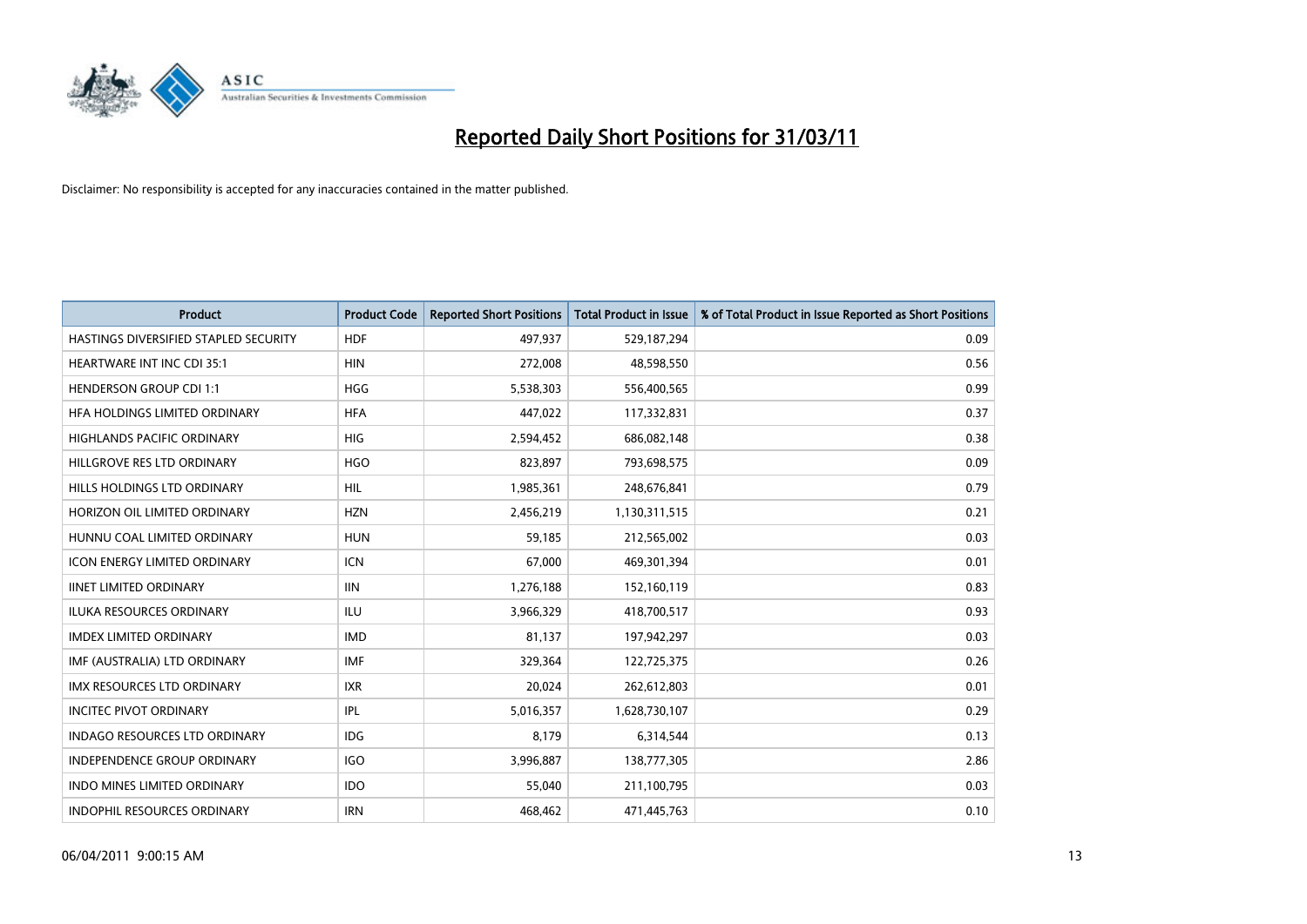

| <b>Product</b>                                | <b>Product Code</b> | <b>Reported Short Positions</b> | <b>Total Product in Issue</b> | % of Total Product in Issue Reported as Short Positions |
|-----------------------------------------------|---------------------|---------------------------------|-------------------------------|---------------------------------------------------------|
| <b>INDUSTREA LIMITED ORDINARY</b>             | IDL                 | 1,242,120                       | 363,878,295                   | 0.34                                                    |
| INFIGEN ENERGY STAPLED SECURITIES             | <b>IFN</b>          | 6,211,023                       | 762,265,972                   | 0.82                                                    |
| ING INDUSTRIAL FUND UNITS                     | <b>IIF</b>          | 2,191,863                       | 2,592,249,647                 | 0.09                                                    |
| ING RE COM GROUP STAPLED SECURITIES           | ILF.                | 9,075                           | 441,029,194                   | 0.00                                                    |
| <b>INSURANCE AUSTRALIA ORDINARY</b>           | IAG                 | 6,908,778                       | 2,079,034,021                 | 0.32                                                    |
| INTEGRA MINING LTD, ORDINARY                  | <b>IGR</b>          | 5,369,721                       | 841,525,727                   | 0.64                                                    |
| <b>INTREPID MINES ORDINARY</b>                | <b>IAU</b>          | 1,252,682                       | 520,326,752                   | 0.24                                                    |
| <b>INVESTA OFFICE FUND STAPLED SECURITIES</b> | <b>IOF</b>          | 9,379,273                       | 2,729,071,212                 | 0.33                                                    |
| <b>INVOCARE LIMITED ORDINARY</b>              | <b>IVC</b>          | 877,475                         | 102,421,288                   | 0.84                                                    |
| <b>ION LIMITED ORDINARY</b>                   | <b>ION</b>          | 164,453                         | 256,365,105                   | 0.06                                                    |
| <b>IOOF HOLDINGS LTD ORDINARY</b>             | IFL                 | 898,001                         | 229,794,395                   | 0.38                                                    |
| <b>IRESS MARKET TECH. ORDINARY</b>            | <b>IRE</b>          | 2,276,973                       | 126,018,142                   | 1.78                                                    |
| <b>IRON ORE HOLDINGS ORDINARY</b>             | <b>IOH</b>          | 164,293                         | 137,944,970                   | 0.12                                                    |
| ISHARES GLOBAL 100 CDI 1:1                    | <b>IOO</b>          | 37,503                          | 10,600,000                    | 0.35                                                    |
| ISHARES MSCLAUS 200 ISHARES MSCLAUS 200       | <b>IOZ</b>          | 6,370                           | 1,950,000                     | 0.33                                                    |
| ISHARES S&P 500 CDI 1:1                       | <b>IVV</b>          | 33,686                          | 116,350,000                   | 0.03                                                    |
| ISHARES S&P ASIA 50 CDI 1:1                   | <b>IAA</b>          | 33,648                          | 1,700,000                     | 1.98                                                    |
| ISHARES SMALL ORDS ISHARES SMALL ORDS         | <b>ISO</b>          | 47,401                          | 5,400,000                     | 0.88                                                    |
| <b>ISOFT GROUP LIMITED ORDINARY</b>           | <b>ISF</b>          | 2,476,868                       | 1,070,595,874                 | 0.23                                                    |
| IVANHOE AUSTRALIA ORDINARY                    | <b>IVA</b>          | 609,727                         | 418,467,053                   | 0.14                                                    |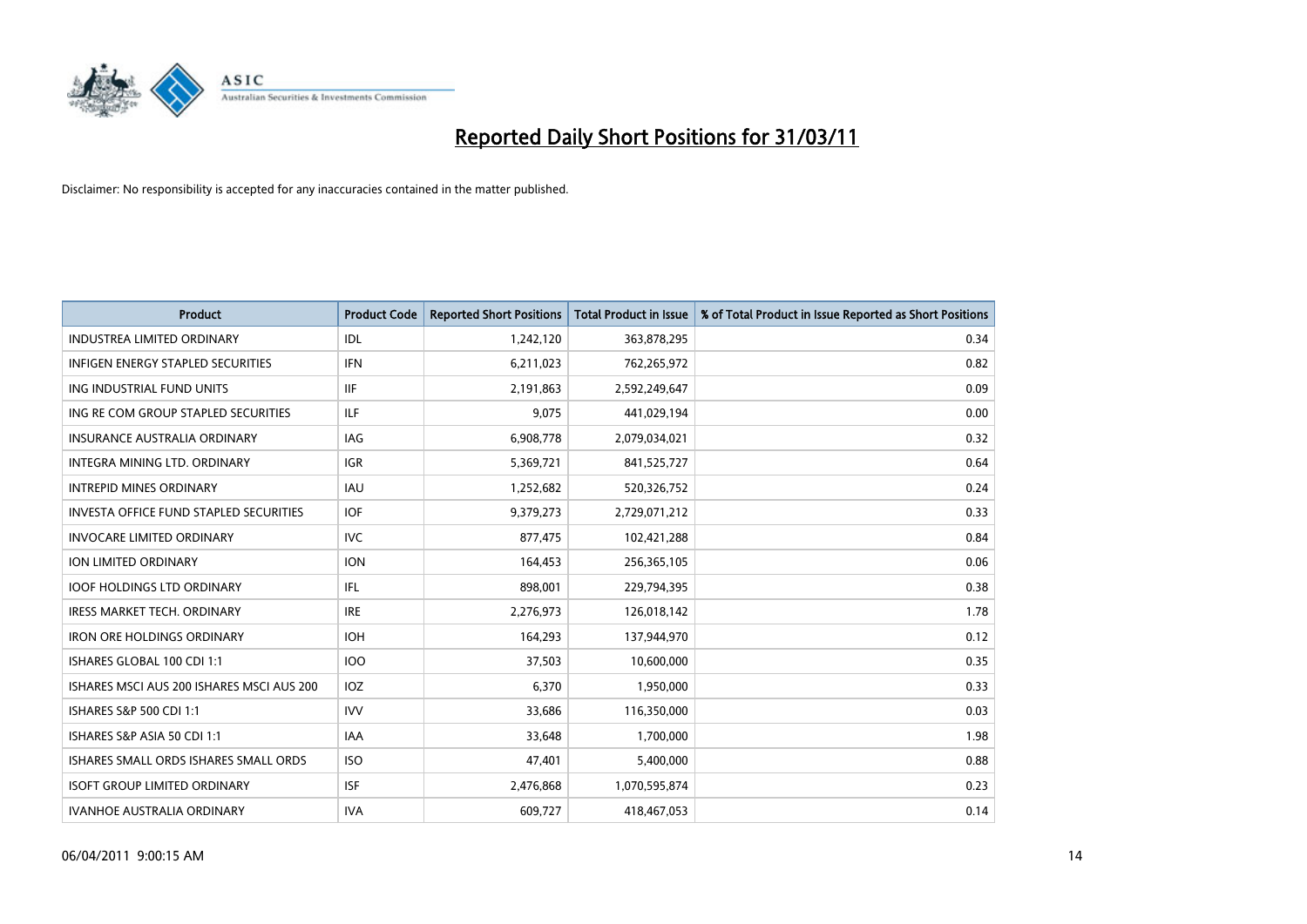

| <b>Product</b>                                  | <b>Product Code</b> | <b>Reported Short Positions</b> | Total Product in Issue | % of Total Product in Issue Reported as Short Positions |
|-------------------------------------------------|---------------------|---------------------------------|------------------------|---------------------------------------------------------|
| <b>JABIRU METALS LTD ORDINARY</b>               | <b>JML</b>          | 82,879                          | 553,304,180            | 0.01                                                    |
| <b>JAMES HARDIE INDUST CHESS DEPOSITARY INT</b> | <b>IHX</b>          | 15,750,829                      | 436,386,587            | 3.58                                                    |
| <b>JAMESON RESOURCES ORDINARY</b>               | <b>JAL</b>          | 1,600,000                       | 95,828,865             | 1.67                                                    |
| <b>JB HI-FI LIMITED ORDINARY</b>                | <b>IBH</b>          | 9,443,888                       | 109,340,772            | 8.64                                                    |
| <b>IUPITER ENERGY ORDINARY</b>                  | <b>JPR</b>          | 341,971                         | 1,511,434,681          | 0.02                                                    |
| KAGARA LTD ORDINARY                             | KZL                 | 5,383,554                       | 708,583,835            | 0.76                                                    |
| KANGAROO RES LTD ORDINARY                       | <b>KRL</b>          | 600.000                         | 1,119,430,012          | 0.05                                                    |
| KAROON GAS AUSTRALIA ORDINARY                   | <b>KAR</b>          | 1,076,630                       | 221,045,769            | 0.49                                                    |
| KASBAH RESOURCES ORDINARY                       | <b>KAS</b>          | 167,235                         | 364,262,596            | 0.05                                                    |
| KATHMANDU HOLD LTD ORDINARY                     | <b>KMD</b>          | 705,842                         | 200,000,000            | 0.35                                                    |
| <b>KEYBRIDGE CAPITAL ORDINARY</b>               | <b>KBC</b>          | 5,999                           | 172,070,564            | 0.00                                                    |
| KIMBERLEY METALS LTD ORDINARY                   | <b>KBL</b>          | 1,821                           | 161,976,319            | 0.00                                                    |
| KINGSGATE CONSOLID. ORDINARY                    | <b>KCN</b>          | 1,613,947                       | 135,221,250            | 1.18                                                    |
| KINGSROSE MINING LTD ORDINARY                   | <b>KRM</b>          | 457,908                         | 255,538,366            | 0.17                                                    |
| <b>LAKES OIL NL ORDINARY</b>                    | <b>LKO</b>          | 9,669                           | 5,709,901,461          | 0.00                                                    |
| LEIGHTON HOLDINGS ORDINARY                      | LEI                 | 5,749,480                       | 302,579,299            | 1.88                                                    |
| LEND LEASE GROUP UNIT/ORD STAPLED               | LLC                 | 1,229,829                       | 565,558,754            | 0.20                                                    |
| LINC ENERGY LTD ORDINARY                        | <b>LNC</b>          | 5,981,664                       | 503,418,900            | 1.17                                                    |
| LIOUEFIED NATURAL ORDINARY                      | LNG                 | 276,138                         | 214,099,015            | 0.13                                                    |
| LYNAS CORPORATION ORDINARY                      | <b>LYC</b>          | 47,498,859                      | 1,663,749,093          | 2.83                                                    |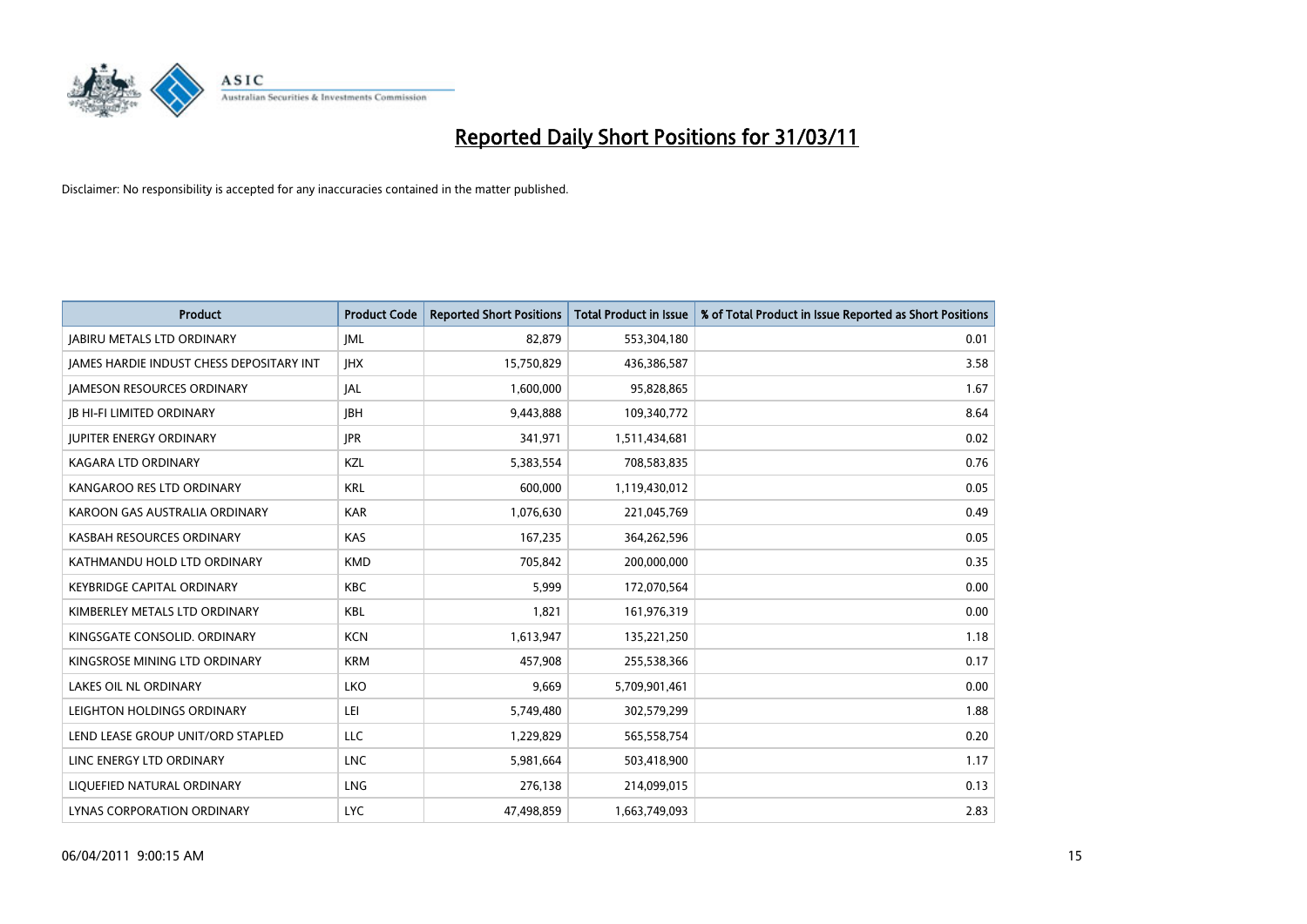

| <b>Product</b>                        | <b>Product Code</b> | <b>Reported Short Positions</b> | Total Product in Issue | % of Total Product in Issue Reported as Short Positions |
|---------------------------------------|---------------------|---------------------------------|------------------------|---------------------------------------------------------|
| <b>MACARTHUR COAL ORDINARY</b>        | <b>MCC</b>          | 3,465,193                       | 299,476,903            | 1.14                                                    |
| <b>MACMAHON HOLDINGS ORDINARY</b>     | <b>MAH</b>          | 8,298,025                       | 733,711,705            | 1.11                                                    |
| MACO ATLAS ROADS GRP ORDINARY STAPLED | <b>MQA</b>          | 4,491,711                       | 452,345,907            | 0.98                                                    |
| MACQUARIE GROUP LTD ORDINARY          | MQG                 | 2,957,139                       | 346,814,961            | 0.84                                                    |
| MAGMA METALS LTD. ORDINARY            | <b>MMW</b>          | 517,289                         | 195,610,923            | 0.27                                                    |
| <b>MANTRA RESOURCES ORDINARY</b>      | <b>MRU</b>          | 40,026                          | 134,465,075            | 0.03                                                    |
| MAP GROUP STAPLED US PROHIBIT.        | <b>MAP</b>          | 3,635,671                       | 1,861,210,782          | 0.21                                                    |
| MARYBOROUGH SUGAR ORDINARY            | <b>MSF</b>          | 22,962                          | 69,029,013             | 0.04                                                    |
| <b>MATRIX C &amp; E LTD ORDINARY</b>  | <b>MCE</b>          | 526,515                         | 72,964,098             | 0.72                                                    |
| MAVERICK DRILLING ORDINARY            | <b>MAD</b>          | 910,759                         | 237,454,286            | 0.38                                                    |
| MCMILLAN SHAKESPEARE ORDINARY         | <b>MMS</b>          | 52,163                          | 68,067,560             | 0.07                                                    |
| MCPHERSON'S LTD ORDINARY              | <b>MCP</b>          | 217,233                         | 72,401,758             | 0.30                                                    |
| MEDUSA MINING LTD ORDINARY            | <b>MML</b>          | 782,368                         | 188,233,911            | 0.41                                                    |
| MELBOURNE IT LIMITED ORDINARY         | <b>MLB</b>          | 145,343                         | 80,043,955             | 0.18                                                    |
| MEO AUSTRALIA LTD ORDINARY            | <b>MEO</b>          | 3,986,535                       | 539,913,260            | 0.72                                                    |
| <b>MERMAID MARINE ORDINARY</b>        | <b>MRM</b>          | 851,373                         | 214,880,224            | 0.37                                                    |
| MESOBLAST LIMITED ORDINARY            | <b>MSB</b>          | 1,412,809                       | 279,068,562            | 0.50                                                    |
| METALS X LIMITED ORDINARY             | <b>MLX</b>          | 4,255,490                       | 1,365,661,782          | 0.32                                                    |
| METCASH LIMITED ORDINARY              | <b>MTS</b>          | 20,553,654                      | 768,814,015            | 2.67                                                    |
| METGASCO LIMITED ORDINARY             | <b>MEL</b>          | 235,435                         | 252,460,972            | 0.09                                                    |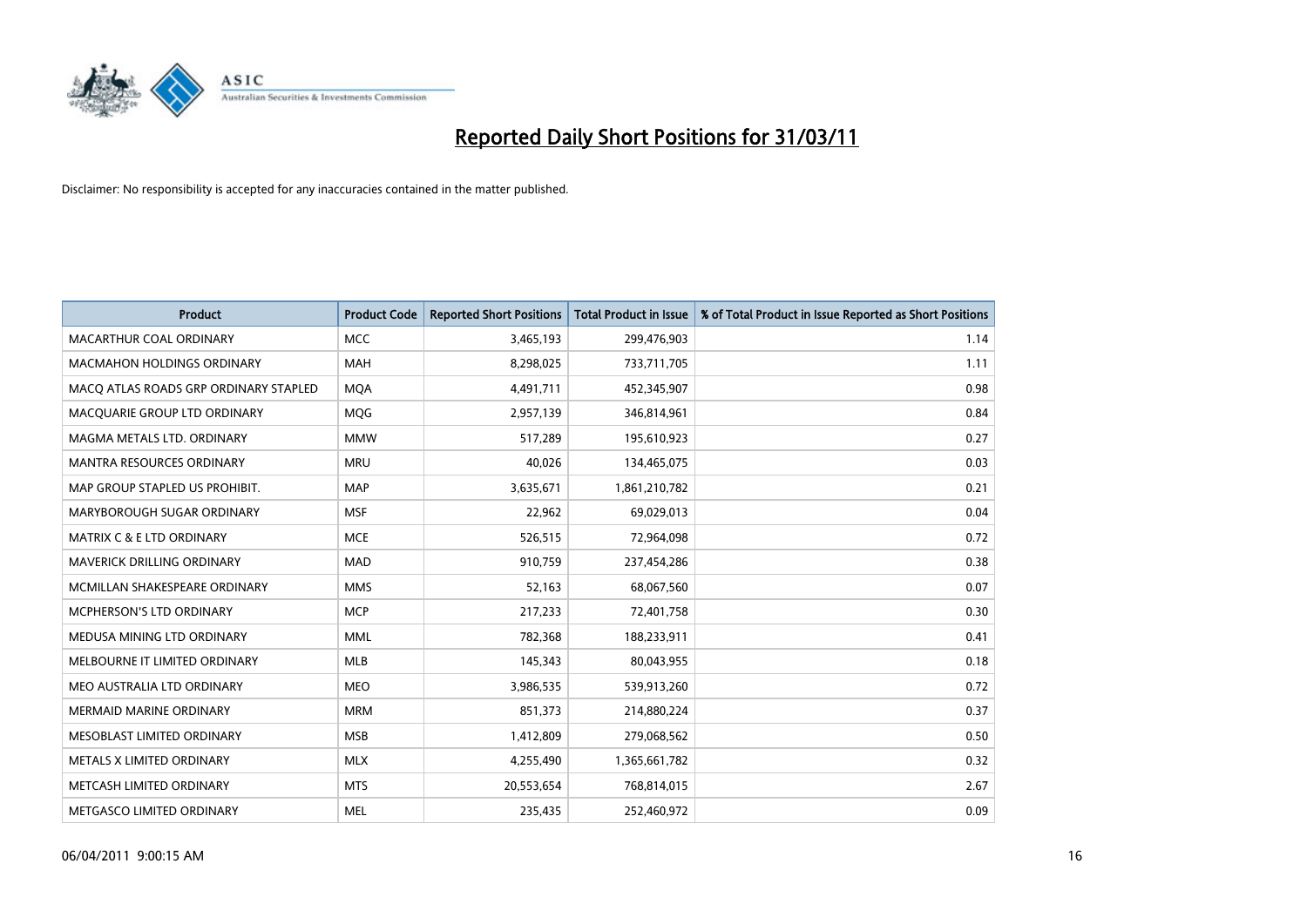

| <b>Product</b>                     | <b>Product Code</b> | <b>Reported Short Positions</b> | Total Product in Issue | % of Total Product in Issue Reported as Short Positions |
|------------------------------------|---------------------|---------------------------------|------------------------|---------------------------------------------------------|
| <b>METMINCO LIMITED ORDINARY</b>   | <b>MNC</b>          | 50,422                          | 1,231,107,839          | 0.00                                                    |
| MICLYN EXP OFFSHR ORDINARY         | <b>MIO</b>          | 183,250                         | 274,618,684            | 0.07                                                    |
| MINARA RESOURCES ORDINARY          | <b>MRE</b>          | 8,376,827                       | 1,169,424,487          | 0.71                                                    |
| MINCOR RESOURCES NL ORDINARY       | <b>MCR</b>          | 962,213                         | 200,608,804            | 0.47                                                    |
| MINEMAKERS LIMITED ORDINARY        | <b>MAK</b>          | 71,627                          | 227,003,950            | 0.03                                                    |
| MINERAL DEPOSITS ORDINARY          | <b>MDL</b>          | 440.400                         | 60,768,582             | 0.72                                                    |
| MINERAL RESOURCES, ORDINARY        | <b>MIN</b>          | 434,596                         | 168,990,735            | 0.26                                                    |
| MIRABELA NICKEL LTD ORDINARY       | <b>MBN</b>          | 9,157,440                       | 491,561,237            | 1.86                                                    |
| MIRVAC GROUP STAPLED SECURITIES    | <b>MGR</b>          | 14,598,676                      | 3,416,924,188          | 0.42                                                    |
| MOLOPO ENERGY LTD ORDINARY         | <b>MPO</b>          | 952,768                         | 250,972,584            | 0.37                                                    |
| MOLY MINES LIMITED ORDINARY        | <b>MOL</b>          | 29,257                          | 365,893,989            | 0.01                                                    |
| <b>MONADELPHOUS GROUP ORDINARY</b> | <b>MND</b>          | 701,707                         | 87,576,827             | 0.80                                                    |
| MOUNT GIBSON IRON ORDINARY         | MGX                 | 4,832,758                       | 1,082,570,693          | 0.43                                                    |
| MULTIPLEX SITES SITES              | <b>MXUPA</b>        | 36                              | 4,500,000              | 0.00                                                    |
| MURCHISON METALS LTD ORDINARY      | <b>MMX</b>          | 10,440,986                      | 435,884,268            | 2.40                                                    |
| MYER HOLDINGS LTD ORDINARY         | <b>MYR</b>          | 9,475,446                       | 582,847,884            | 1.62                                                    |
| MYSTATE LIMITED ORDINARY           | <b>MYS</b>          | 1,400                           | 67,439,158             | 0.00                                                    |
| NANOSONICS LIMITED ORDINARY        | <b>NAN</b>          | 6,302                           | 227,071,282            | 0.00                                                    |
| NATIONAL AUST. BANK ORDINARY       | <b>NAB</b>          | 8,834,919                       | 2,169,641,214          | 0.38                                                    |
| NATURAL FUEL LIMITED ORDINARY      | <b>NFL</b>          |                                 | 721,912                | 0.00                                                    |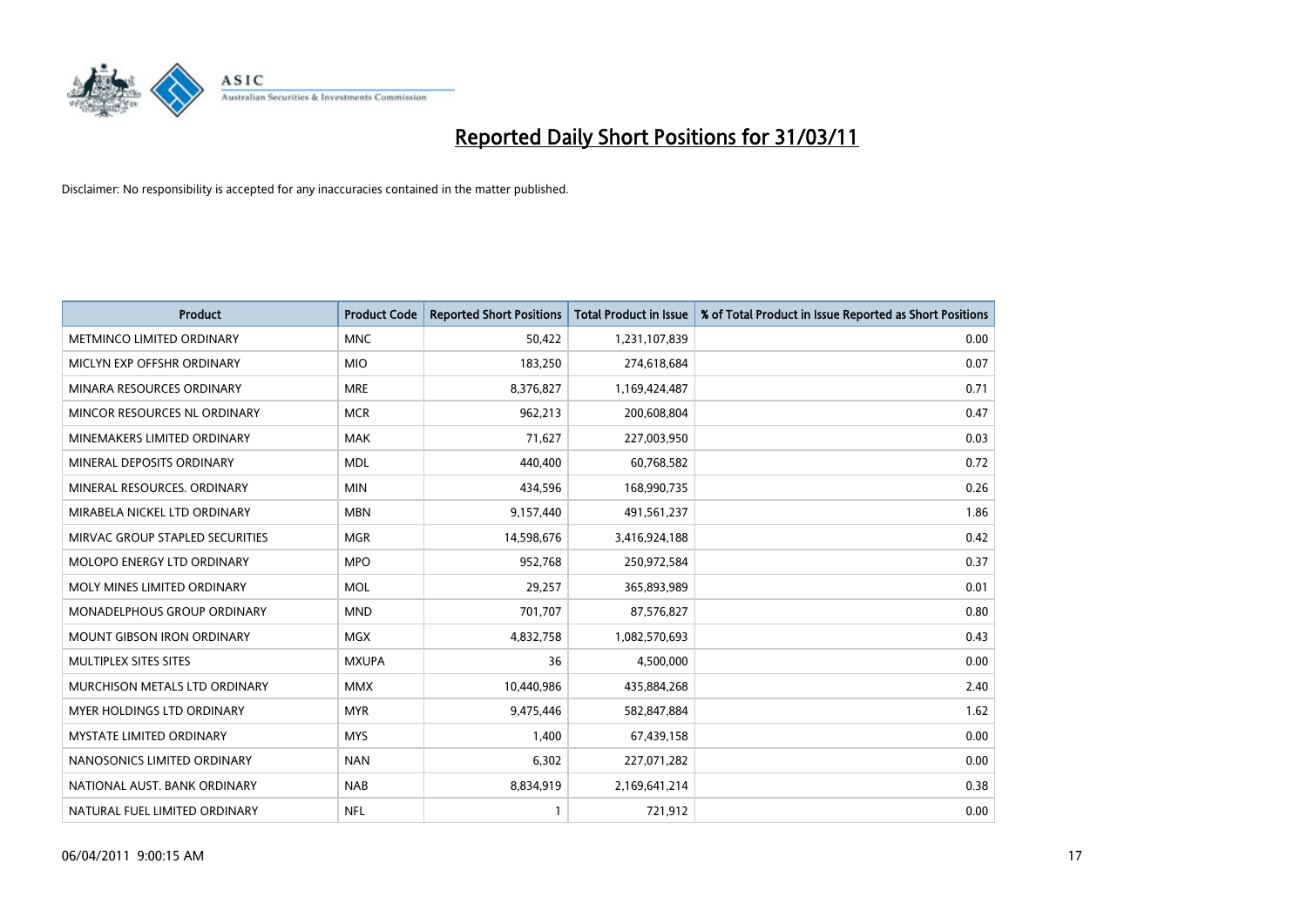

| <b>Product</b>                | <b>Product Code</b> | <b>Reported Short Positions</b> | <b>Total Product in Issue</b> | % of Total Product in Issue Reported as Short Positions |
|-------------------------------|---------------------|---------------------------------|-------------------------------|---------------------------------------------------------|
| NAVITAS LIMITED ORDINARY      | <b>NVT</b>          | 2,362,187                       | 369,358,564                   | 0.65                                                    |
| NEPTUNE MARINE ORDINARY       | <b>NMS</b>          | 853,822                         | 1,739,066,409                 | 0.05                                                    |
| NEW HOPE CORPORATION ORDINARY | <b>NHC</b>          | 1,308,703                       | 830,230,549                   | 0.14                                                    |
| NEWCREST MINING ORDINARY      | <b>NCM</b>          | 1,771,530                       | 765,000,000                   | 0.21                                                    |
| NEWS CORP A NON-VOTING CDI    | <b>NWSLV</b>        | 441,069                         | 1,829,501,576                 | 0.01                                                    |
| NEWS CORP B VOTING CDI        | <b>NWS</b>          | 5,726,021                       | 798,520,953                   | 0.71                                                    |
| NEXBIS LIMITED ORDINARY       | <b>NBS</b>          | 63,733                          | 798,356,704                   | 0.01                                                    |
| NEXUS ENERGY LIMITED ORDINARY | <b>NXS</b>          | 24,975,073                      | 1,020,257,304                 | 2.46                                                    |
| NIB HOLDINGS LIMITED ORDINARY | <b>NHF</b>          | 4,911                           | 466,765,752                   | 0.00                                                    |
| NICK SCALI LIMITED ORDINARY   | <b>NCK</b>          | 35,846                          | 81,000,000                    | 0.04                                                    |
| NIDO PETROLEUM ORDINARY       | <b>NDO</b>          | 67,807                          | 1,373,822,119                 | 0.00                                                    |
| NOBLE MINERAL RES ORDINARY    | <b>NMG</b>          | 838,200                         | 380,916,899                   | 0.22                                                    |
| NORTHERN CREST ORDINARY       | <b>NOC</b>          | 24,345                          | 116,074,781                   | 0.02                                                    |
| NORTHERN IRON LTD ORDINARY    | <b>NFE</b>          | 1,236,838                       | 336,084,863                   | 0.36                                                    |
| NORTHERN MIN LTD ORDINARY     | <b>NTU</b>          | 97,075                          | 164,545,022                   | 0.06                                                    |
| NORTON GOLD FIELDS ORDINARY   | <b>NGF</b>          | 19,001                          | 685,530,265                   | 0.00                                                    |
| NOVARISE RENEW RES ORDINARY   | <b>NOE</b>          | 30,000                          | 399,254,908                   | 0.01                                                    |
| NRW HOLDINGS LIMITED ORDINARY | <b>NWH</b>          | 2,454,493                       | 251,223,000                   | 0.97                                                    |
| NSL CONSOLIDATED LTD ORDINARY | <b>NSL</b>          | 101,269                         | 270,661,373                   | 0.03                                                    |
| NUCOAL RESOURCES NL ORDINARY  | <b>NCR</b>          | 2,268,279                       | 434,612,580                   | 0.52                                                    |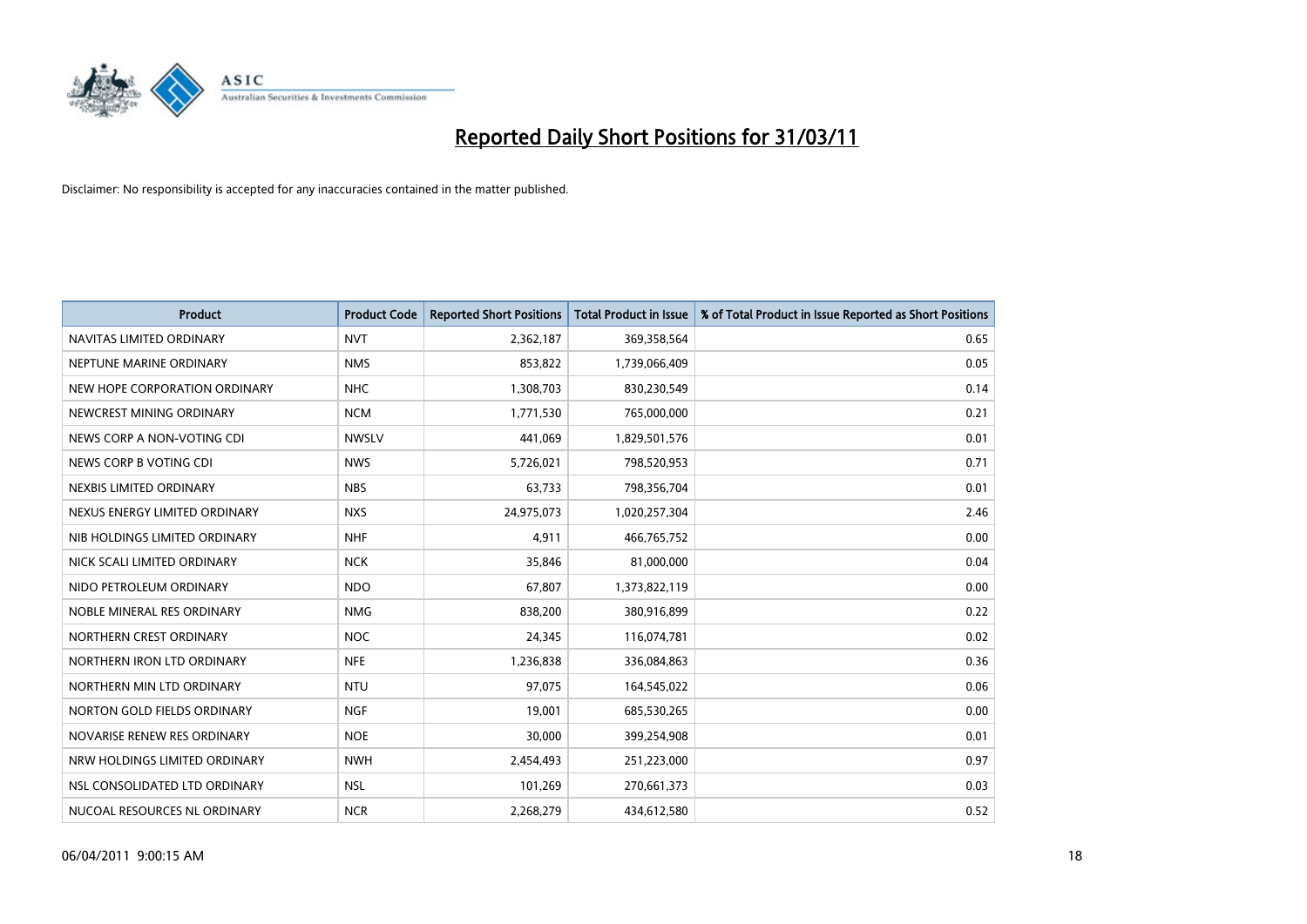

| <b>Product</b>                          | <b>Product Code</b> | <b>Reported Short Positions</b> | Total Product in Issue | % of Total Product in Issue Reported as Short Positions |
|-----------------------------------------|---------------------|---------------------------------|------------------------|---------------------------------------------------------|
| NUFARM LIMITED ORDINARY                 | <b>NUF</b>          | 6,025,799                       | 261,833,005            | 2.29                                                    |
| OAKTON LIMITED ORDINARY                 | <b>OKN</b>          | 727,742                         | 93,800,235             | 0.78                                                    |
| OCEANAGOLD CORP. CHESS DEPOSITARY INT   | OGC                 | 732,023                         | 262,173,722            | 0.28                                                    |
| OCEANIA CAPITAL LTD ORDINARY            | <b>OCP</b>          | 2,500                           | 91,921,295             | 0.00                                                    |
| OIL SEARCH LTD ORDINARY                 | <b>OSH</b>          | 7,981,938                       | 1,312,888,303          | 0.58                                                    |
| <b>OILEX LTD ORDINARY</b>               | <b>OEX</b>          | 15,688                          | 253,274,885            | 0.01                                                    |
| OM HOLDINGS LIMITED ORDINARY            | <b>OMH</b>          | 6,351,595                       | 503,085,150            | 1.26                                                    |
| ONESTEEL LIMITED ORDINARY               | OST                 | 11,678,462                      | 1,334,723,421          | 0.84                                                    |
| ORICA LIMITED ORDINARY                  | ORI                 | 1,075,086                       | 363,223,767            | 0.29                                                    |
| ORIGIN ENERGY ORDINARY                  | ORG                 | 7,068,190                       | 972,184,137            | 0.71                                                    |
| <b>ORIGIN ENERGY RTS06-APR-11 FORUS</b> | <b>ORGR</b>         | 37,302                          | 89,641,361             | 0.04                                                    |
| OROCOBRE LIMITED ORDINARY               | <b>ORE</b>          | 1,044,274                       | 102,813,894            | 1.01                                                    |
| OROTONGROUP LIMITED ORDINARY            | <b>ORL</b>          |                                 | 40,880,902             | 0.00                                                    |
| OTTO ENERGY LIMITED ORDINARY            | <b>OEL</b>          | 117,835                         | 1,134,540,071          | 0.01                                                    |
| OZ MINERALS ORDINARY                    | OZL                 | 23,571,132                      | 3,238,546,504          | 0.73                                                    |
| <b>PACIFIC BRANDS ORDINARY</b>          | <b>PBG</b>          | 7,455,061                       | 931,386,248            | 0.81                                                    |
| PALADIN ENERGY LTD ORDINARY             | PDN                 | 14,218,672                      | 777,698,217            | 1.80                                                    |
| PANAUST LIMITED ORDINARY                | <b>PNA</b>          | 15,320,916                      | 2,964,355,326          | 0.50                                                    |
| PANORAMIC RESOURCES ORDINARY            | PAN                 | 1,429,549                       | 207,050,710            | 0.68                                                    |
| PAPERLINX LIMITED ORDINARY              | <b>PPX</b>          | 19,621,607                      | 603,580,761            | 3.23                                                    |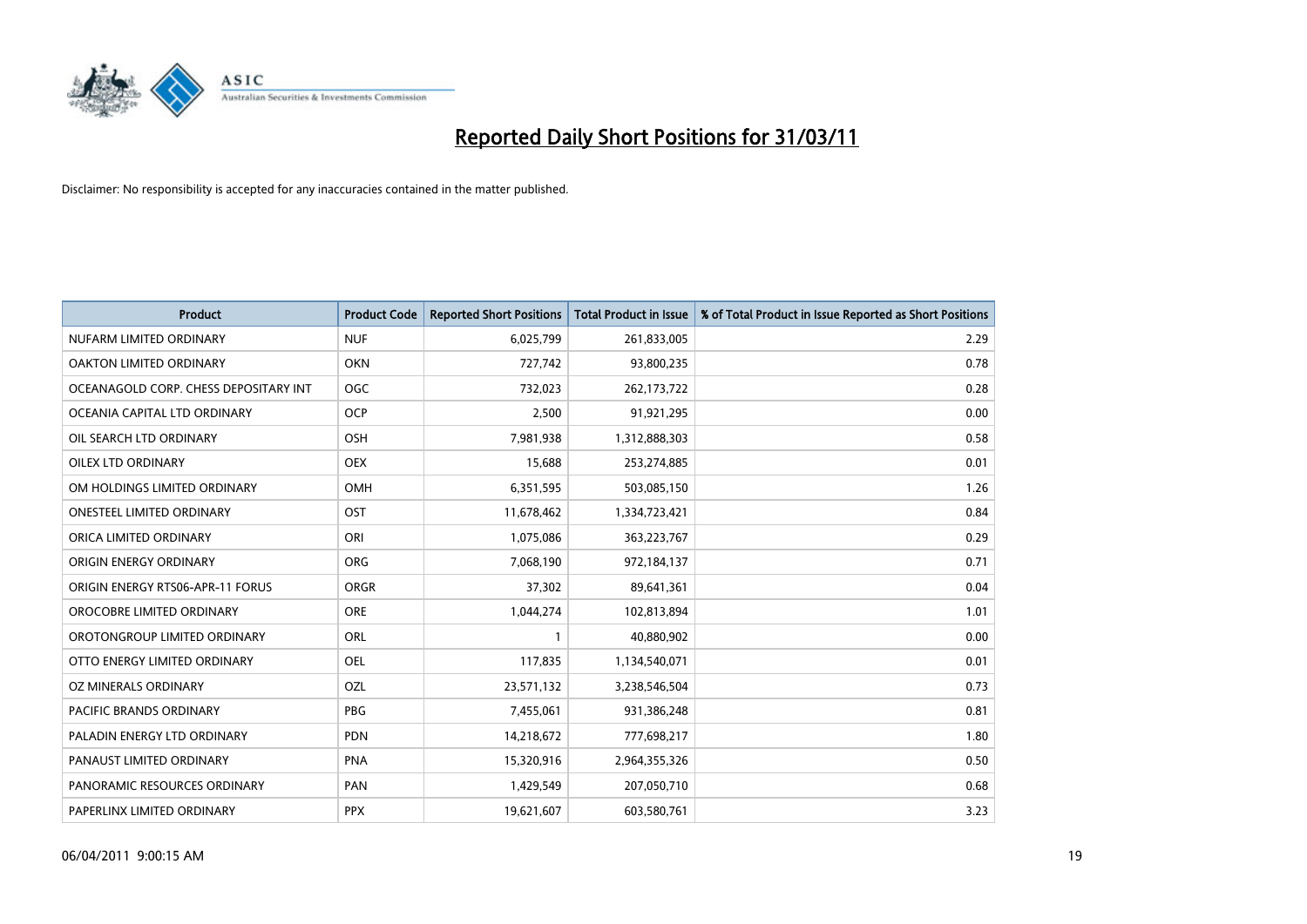

| <b>Product</b>                       | <b>Product Code</b> | <b>Reported Short Positions</b> | Total Product in Issue | % of Total Product in Issue Reported as Short Positions |
|--------------------------------------|---------------------|---------------------------------|------------------------|---------------------------------------------------------|
| PAPILLON RES LTD ORDINARY            | PIR                 | 279,417                         | 189,254,868            | 0.15                                                    |
| PATTIES FOODS LTD ORDINARY           | PFL                 |                                 | 138,908,853            | 0.00                                                    |
| PEET LIMITED ORDINARY                | <b>PPC</b>          | 93,352                          | 302,965,804            | 0.02                                                    |
| PENINSULA ENERGY LTD ORDINARY        | <b>PEN</b>          | 1,187,000                       | 2,085,852,039          | 0.06                                                    |
| PERILYA LIMITED ORDINARY             | PEM                 | 269,426                         | 526,075,563            | 0.05                                                    |
| PERPETUAL LIMITED ORDINARY           | PPT                 | 2,551,426                       | 44,436,589             | 5.73                                                    |
| PERSEUS MINING LTD ORDINARY          | PRU                 | 3,771,983                       | 423,817,088            | 0.88                                                    |
| PETSEC ENERGY ORDINARY               | <b>PSA</b>          | 223,332                         | 231,283,622            | 0.10                                                    |
| PHARMAXIS LTD ORDINARY               | <b>PXS</b>          | 970,371                         | 228,127,809            | 0.42                                                    |
| PHOTON GROUP LTD ORDINARY            | <b>PGA</b>          | 250,510                         | 1,540,543,357          | 0.02                                                    |
| PLATINUM ASSET ORDINARY              | <b>PTM</b>          | 7,318,892                       | 561,347,878            | 1.30                                                    |
| PLATINUM AUSTRALIA ORDINARY          | <b>PLA</b>          | 5,599,997                       | 392,430,039            | 1.42                                                    |
| PLATINUM CAPITAL LTD ORDINARY        | <b>PMC</b>          |                                 | 164,959,410            | 0.00                                                    |
| PMP LIMITED ORDINARY                 | <b>PMP</b>          | 92,768                          | 335,338,483            | 0.02                                                    |
| PORT BOUVARD LIMITED ORDINARY        | PBD                 | 6,754                           | 593,868,295            | 0.00                                                    |
| PREMIER INVESTMENTS ORDINARY         | <b>PMV</b>          | 357,326                         | 155,030,045            | 0.23                                                    |
| PRIMARY HEALTH CARE ORDINARY         | <b>PRY</b>          | 8,172,118                       | 496,103,188            | 1.65                                                    |
| PRIME INFR GROUP. STAPLED SECURITIES | PIH                 | 308,735                         | 351,776,795            | 0.09                                                    |
| PRIME MEDIA GRP LTD ORDINARY         | <b>PRT</b>          | 17,125                          | 366,330,303            | 0.00                                                    |
| PROGEN PHARMACEUTIC ORDINARY         | PGL                 | 151,596                         | 24,709,097             | 0.61                                                    |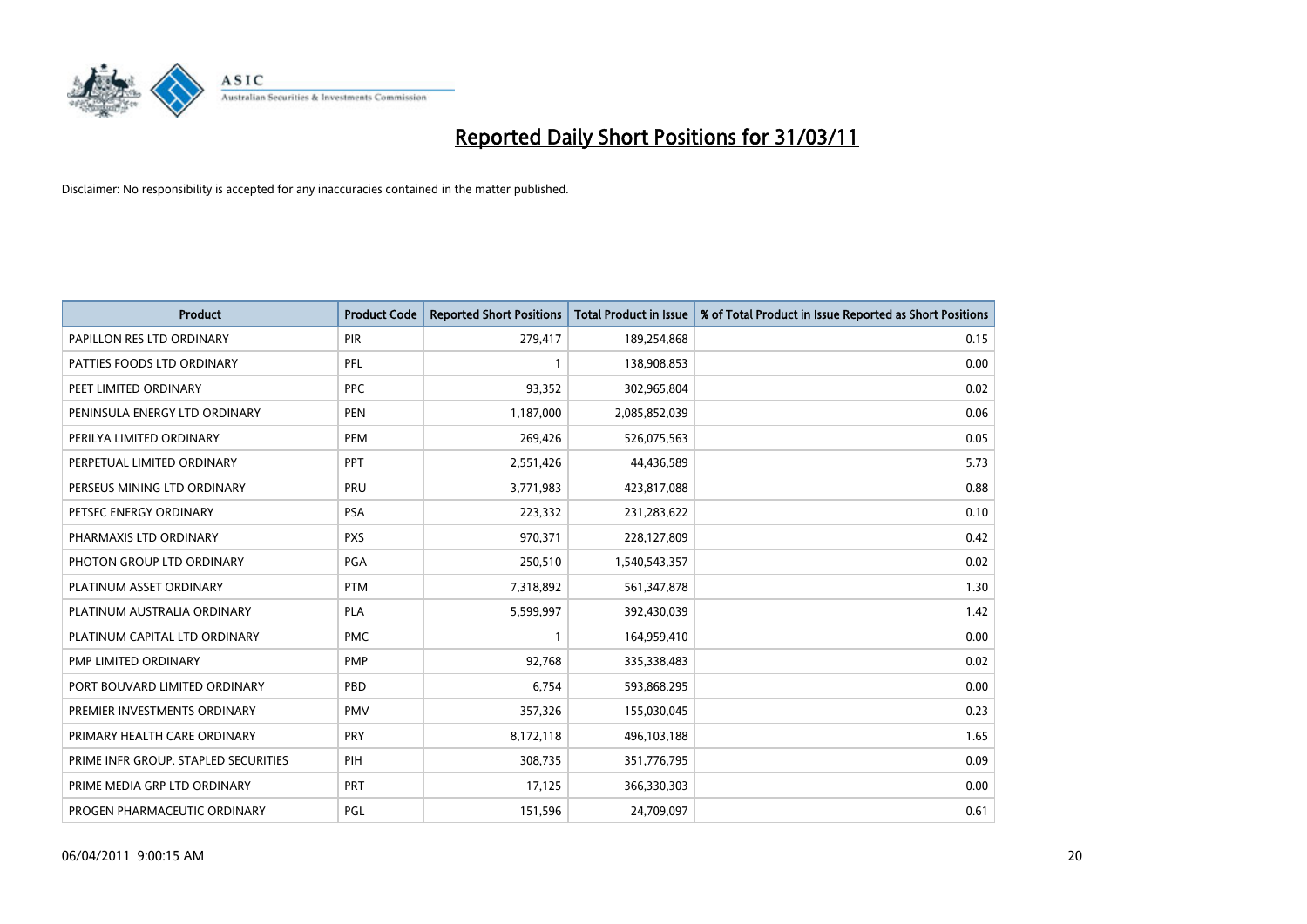

| <b>Product</b>                       | <b>Product Code</b> | <b>Reported Short Positions</b> | <b>Total Product in Issue</b> | % of Total Product in Issue Reported as Short Positions |
|--------------------------------------|---------------------|---------------------------------|-------------------------------|---------------------------------------------------------|
| PROGRAMMED ORDINARY                  | <b>PRG</b>          | 333,549                         | 118,169,908                   | 0.27                                                    |
| PSIVIDA CORP CDI 1:1                 | <b>PVA</b>          | 6,878                           | 8,979,205                     | 0.08                                                    |
| <b>QANTAS AIRWAYS ORDINARY</b>       | QAN                 | 31,983,650                      | 2,265,123,620                 | 1.41                                                    |
| OBE INSURANCE GROUP ORDINARY         | <b>OBE</b>          | 40,606,457                      | 1,051,877,166                 | 3.83                                                    |
| OR NATIONAL LIMITED ORDINARY         | <b>ORN</b>          | 17,631,897                      | 2,440,000,000                 | 0.67                                                    |
| <b>QUBE LOGISTICS ORDINARY UNITS</b> | <b>QUB</b>          | 50,000                          | 554,148,233                   | 0.01                                                    |
| RAMELIUS RESOURCES ORDINARY          | <b>RMS</b>          | 156,458                         | 291,208,795                   | 0.05                                                    |
| RAMSAY HEALTH CARE ORDINARY          | <b>RHC</b>          | 1,588,339                       | 202,081,252                   | 0.78                                                    |
| <b>RCR TOMLINSON ORDINARY</b>        | <b>RCR</b>          | 68,067                          | 131,897,672                   | 0.05                                                    |
| <b>REA GROUP ORDINARY</b>            | <b>REA</b>          | 70,490                          | 129,691,280                   | 0.04                                                    |
| <b>RECKON LIMITED ORDINARY</b>       | <b>RKN</b>          | 2                               | 133,384,060                   | 0.00                                                    |
| <b>RED 5 LIMITED ORDINARY</b>        | <b>RED</b>          | 34,445                          | 1,283,597,526                 | 0.00                                                    |
| <b>RED FORK ENERGY ORDINARY</b>      | <b>RFE</b>          | 9,184                           | 160,035,000                   | 0.00                                                    |
| REED RESOURCES LTD ORDINARY          | <b>RDR</b>          | 397,582                         | 220,771,768                   | 0.18                                                    |
| <b>REGIS RESOURCES ORDINARY</b>      | <b>RRL</b>          | 2,754,079                       | 431,150,415                   | 0.61                                                    |
| RESMED INC CDI 10:1                  | <b>RMD</b>          | 8,805,379                       | 1,534,676,730                 | 0.57                                                    |
| <b>RESOLUTE MINING ORDINARY</b>      | <b>RSG</b>          | 5,494,092                       | 467,211,233                   | 1.18                                                    |
| RESOURCE GENERATION ORDINARY         | <b>RES</b>          | 237,183                         | 244,400,530                   | 0.09                                                    |
| <b>RETAIL FOOD GROUP ORDINARY</b>    | <b>RFG</b>          | 365                             | 107,359,927                   | 0.00                                                    |
| REVERSE CORP LIMITED ORDINARY        | <b>REF</b>          | 25,141                          | 92,382,175                    | 0.03                                                    |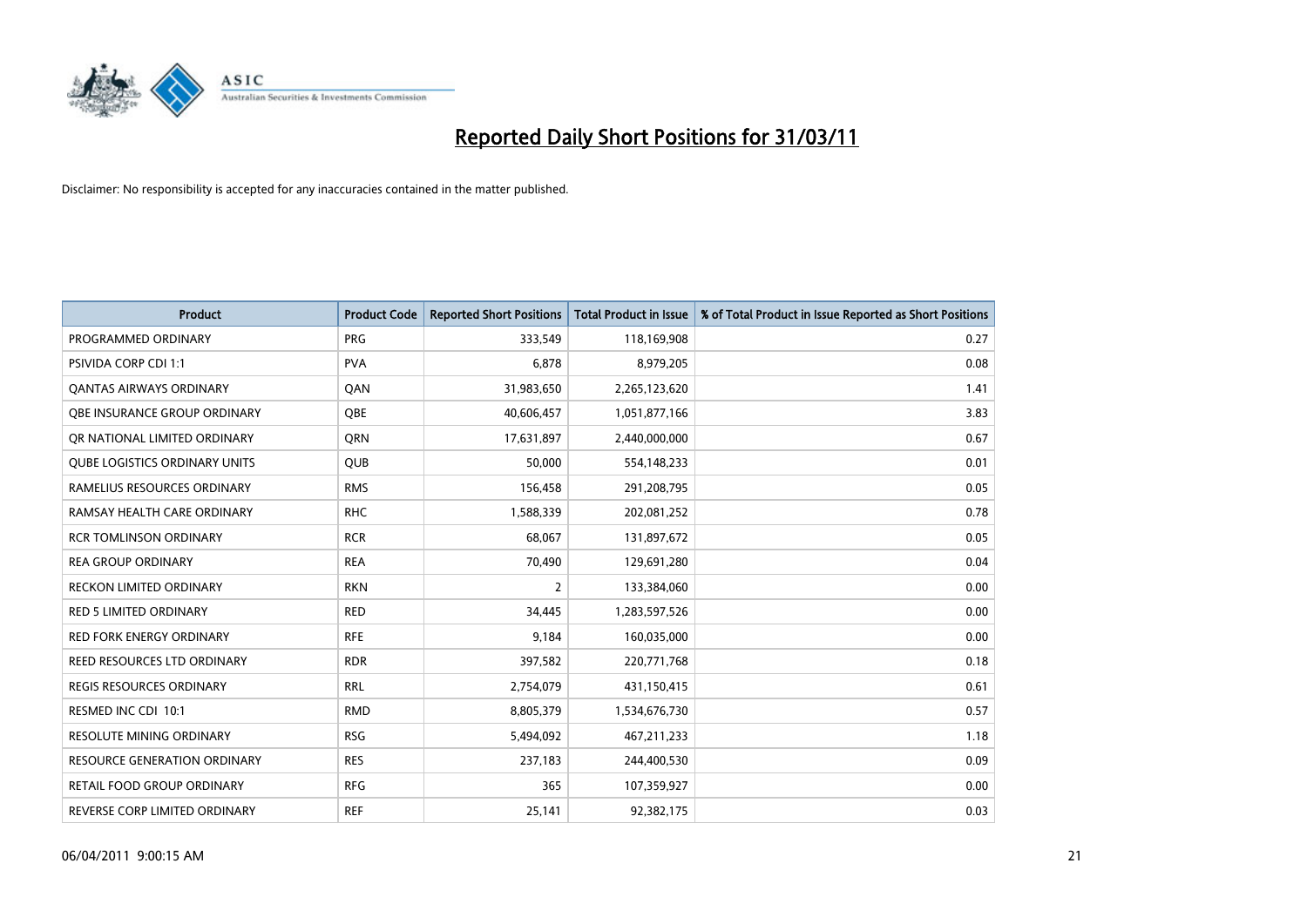

| <b>Product</b>                     | <b>Product Code</b> | <b>Reported Short Positions</b> | <b>Total Product in Issue</b> | % of Total Product in Issue Reported as Short Positions |
|------------------------------------|---------------------|---------------------------------|-------------------------------|---------------------------------------------------------|
| REX MINERALS LIMITED ORDINARY      | <b>RXM</b>          | 141,542                         | 150,317,460                   | 0.08                                                    |
| RHG LIMITED ORDINARY               | <b>RHG</b>          | 60,879                          | 318,745,978                   | 0.01                                                    |
| <b>RIDLEY CORPORATION ORDINARY</b> | <b>RIC</b>          | 799,017                         | 307,817,071                   | 0.26                                                    |
| RIO TINTO LIMITED ORDINARY         | <b>RIO</b>          | 14,122,799                      | 435,758,720                   | 3.23                                                    |
| <b>RIVERCITY MOTORWAY STAPLED</b>  | <b>RCY</b>          | 132,000                         | 957,010,115                   | 0.01                                                    |
| RIVERSDALE MINING ORDINARY         | <b>RIV</b>          | 961,530                         | 236,696,188                   | 0.40                                                    |
| ROBUST RESOURCES ORDINARY          | <b>ROL</b>          | 14,272                          | 84,944,097                    | 0.01                                                    |
| ROC OIL COMPANY ORDINARY           | <b>ROC</b>          | 8,976,016                       | 713,154,560                   | 1.24                                                    |
| SAI GLOBAL LIMITED ORDINARY        | SAI                 | 274,191                         | 198,083,847                   | 0.12                                                    |
| SALMAT LIMITED ORDINARY            | <b>SLM</b>          | 144,481                         | 159,767,799                   | 0.09                                                    |
| SAMSON OIL & GAS LTD ORDINARY      | SSN                 | 2,957,220                       | 1,718,799,240                 | 0.17                                                    |
| SANDFIRE RESOURCES ORDINARY        | <b>SFR</b>          | 528,310                         | 148,309,969                   | 0.35                                                    |
| <b>SANTOS LTD ORDINARY</b>         | <b>STO</b>          | 5,705,620                       | 874,247,291                   | 0.62                                                    |
| SARACEN MINERAL ORDINARY           | <b>SAR</b>          | 389,524                         | 492,151,415                   | 0.06                                                    |
| SEDGMAN LIMITED ORDINARY           | <b>SDM</b>          | 407,038                         | 207,997,898                   | 0.19                                                    |
| SEEK LIMITED ORDINARY              | <b>SEK</b>          | 6,551,993                       | 336,584,488                   | 1.96                                                    |
| SENETAS CORPORATION ORDINARY       | <b>SEN</b>          | 756,999                         | 463,105,195                   | 0.16                                                    |
| SENEX ENERGY LIMITED ORDINARY      | SXY                 | 488,741                         | 716,042,460                   | 0.07                                                    |
| SERVCORP LIMITED ORDINARY          | SRV                 | 72,397                          | 98,440,807                    | 0.07                                                    |
| SERVICE STREAM ORDINARY            | <b>SSM</b>          | 492,907                         | 283,418,867                   | 0.18                                                    |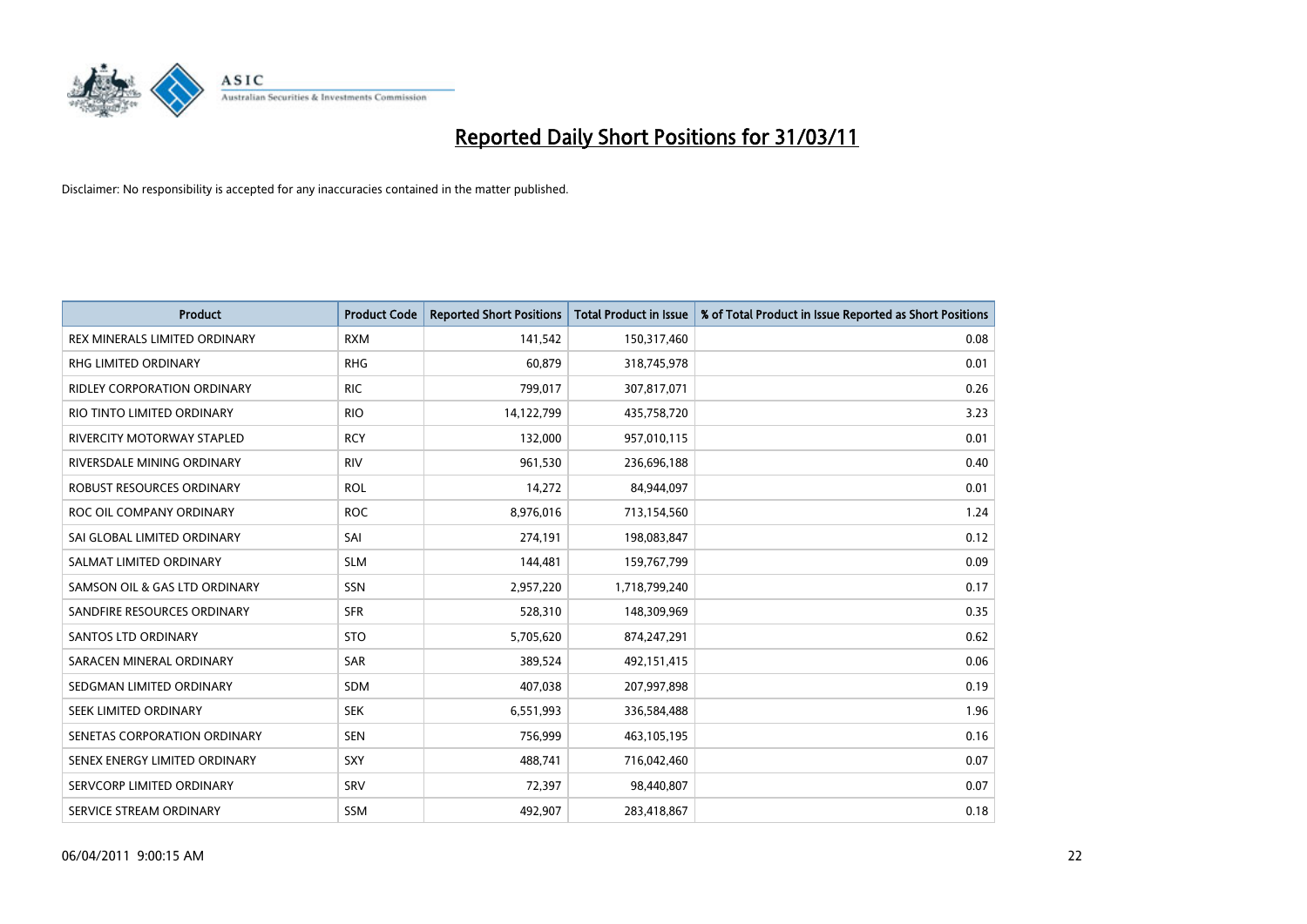

| <b>Product</b>                           | <b>Product Code</b> | <b>Reported Short Positions</b> | Total Product in Issue | % of Total Product in Issue Reported as Short Positions |
|------------------------------------------|---------------------|---------------------------------|------------------------|---------------------------------------------------------|
| SEVEN GROUP HOLDINGS ORDINARY            | SVW                 | 293,512                         | 305,410,281            | 0.07                                                    |
| SIGMA PHARMACEUTICAL ORDINARY            | SIP                 | 16,285,879                      | 1,178,626,572          | 1.38                                                    |
| SILEX SYSTEMS ORDINARY                   | <b>SLX</b>          | 387,638                         | 170,128,997            | 0.23                                                    |
| SILVER LAKE RESOURCE ORDINARY            | <b>SLR</b>          | 116,288                         | 178,882,838            | 0.06                                                    |
| SIMS METAL MGMT LTD ORDINARY             | SGM                 | 3,605,178                       | 204,927,017            | 1.79                                                    |
| SINGAPORE TELECOMM. CHESS DEPOSITARY INT | SGT                 | 4,319,030                       | 310,378,692            | 1.38                                                    |
| SKILLED GROUP LTD ORDINARY               | <b>SKE</b>          | 177,852                         | 232,963,526            | 0.08                                                    |
| SKY CITY ENTERTAIN, ORDINARY             | <b>SKC</b>          | 94,940                          | 575,114,687            | 0.01                                                    |
| SKY NETWORK ORDINARY                     | <b>SKT</b>          | 129,168                         | 389,139,785            | 0.03                                                    |
| SMS MANAGEMENT, ORDINARY                 | SMX                 | 131,378                         | 67,661,358             | 0.19                                                    |
| SONIC HEALTHCARE ORDINARY                | SHL                 | 6,797,186                       | 388,429,875            | 1.73                                                    |
| SOUL PATTINSON (W.H) ORDINARY            | SOL                 | 42,632                          | 238,640,580            | 0.02                                                    |
| SP AUSNET STAPLED SECURITIES             | <b>SPN</b>          | 6,223,582                       | 2,795,115,439          | 0.22                                                    |
| SPARK INFRASTRUCTURE STAPLED NOTE & UNIT | SKI                 | 15,440,619                      | 1,326,734,264          | 1.16                                                    |
| SPDR 200 FUND ETF UNITS                  | STW                 | 8                               | 50,839,159             | 0.00                                                    |
| SPECIALTY FASHION ORDINARY               | SFH                 | 1,863,499                       | 191,686,122            | 0.97                                                    |
| SPHERE MINERALS LTD ORDINARY             | <b>SPH</b>          | 1,991                           | 171,348,151            | 0.00                                                    |
| SPOTLESS GROUP LTD ORDINARY              | <b>SPT</b>          | 2,317,511                       | 261,070,153            | 0.87                                                    |
| ST BARBARA LIMITED ORDINARY              | <b>SBM</b>          | 4,081,506                       | 325,615,389            | 1.24                                                    |
| STAGING CONNECTIONS ORDINARY             | <b>STG</b>          | 2,917,189                       | 78,317,726             | 3.72                                                    |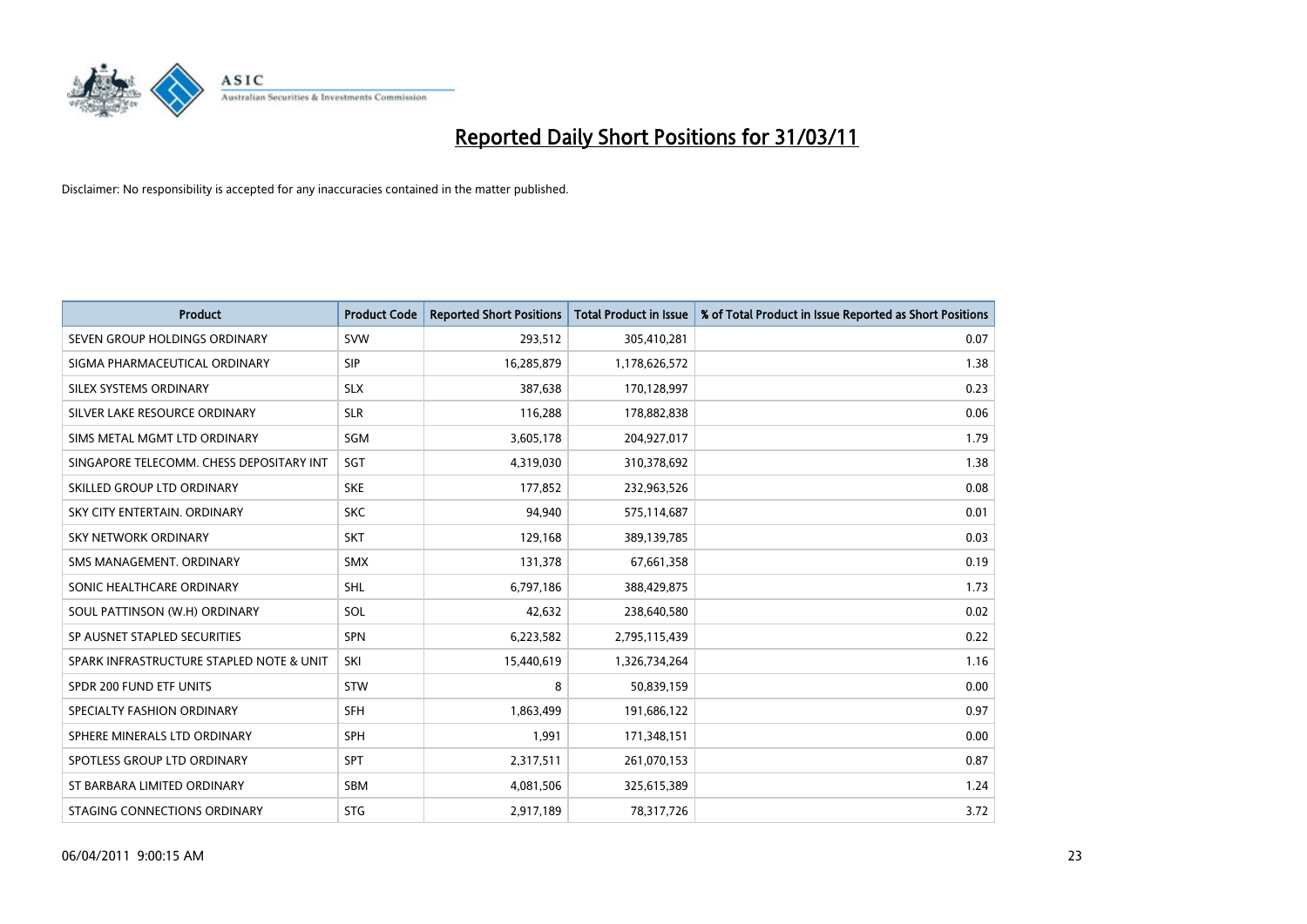

| <b>Product</b>                      | <b>Product Code</b> | <b>Reported Short Positions</b> | <b>Total Product in Issue</b> | % of Total Product in Issue Reported as Short Positions |
|-------------------------------------|---------------------|---------------------------------|-------------------------------|---------------------------------------------------------|
| STANMORE COAL LTD ORDINARY          | <b>SMR</b>          | 73.240                          | 87,270,738                    | 0.08                                                    |
| STARPHARMA HOLDINGS ORDINARY        | <b>SPL</b>          | 91,730                          | 244,892,721                   | 0.04                                                    |
| STH AMERICAN COR LTD ORDINARY       | SAY                 | 9,200                           | 233,651,371                   | 0.00                                                    |
| STH CRS ELECT ENGNR ORDINARY        | <b>SXE</b>          | 1,365                           | 124,178,939                   | 0.00                                                    |
| STHN CROSS MEDIA ORDINARY           | <b>SXL</b>          | 1,474,674                       | 378,827,750                   | 0.38                                                    |
| STOCKLAND UNITS/ORD STAPLED         | SGP                 | 10,748,358                      | 2,383,036,717                 | 0.44                                                    |
| STRAITS RES LTD. ORDINARY           | <b>SRO</b>          | 2,775,961                       | 324,355,749                   | 0.85                                                    |
| <b>STW COMMUNICATIONS ORDINARY</b>  | SGN                 | 228.435                         | 364,310,964                   | 0.06                                                    |
| SUNCORP GROUP LTD ORDINARY          | <b>SUN</b>          | 6,341,939                       | 1,281,390,524                 | 0.49                                                    |
| SUNDANCE RESOURCES ORDINARY         | <b>SDL</b>          | 17,455,775                      | 2,715,001,668                 | 0.65                                                    |
| SUNLAND GROUP LTD ORDINARY          | <b>SDG</b>          | 98,425                          | 224,881,794                   | 0.04                                                    |
| SUPER RET REP LTD ORDINARY          | <b>SUL</b>          | 182,275                         | 129,077,342                   | 0.15                                                    |
| SWICK MINING ORDINARY               | <b>SWK</b>          | 1.548                           | 236,724,970                   | 0.00                                                    |
| SYMEX HOLDINGS ORDINARY             | <b>SYM</b>          | 6,633                           | 128,048,857                   | 0.01                                                    |
| TABCORP HOLDINGS LTD ORDINARY       | <b>TAH</b>          | 721,985                         | 688,019,737                   | 0.08                                                    |
| <b>TALENT2 INTERNATION ORDINARY</b> | <b>TWO</b>          | 7                               | 142,434,450                   | 0.00                                                    |
| TALISMAN MINING ORDINARY            | <b>TLM</b>          | 7,082                           | 130,438,627                   | 0.00                                                    |
| TAP OIL LIMITED ORDINARY            | <b>TAP</b>          | 448.664                         | 240,967,311                   | 0.18                                                    |
| TASSAL GROUP LIMITED ORDINARY       | <b>TGR</b>          | 37,350                          | 146,304,404                   | 0.02                                                    |
| TATTS GROUP LTD ORDINARY            | <b>TTS</b>          | 16,297,060                      | 1,301,092,863                 | 1.24                                                    |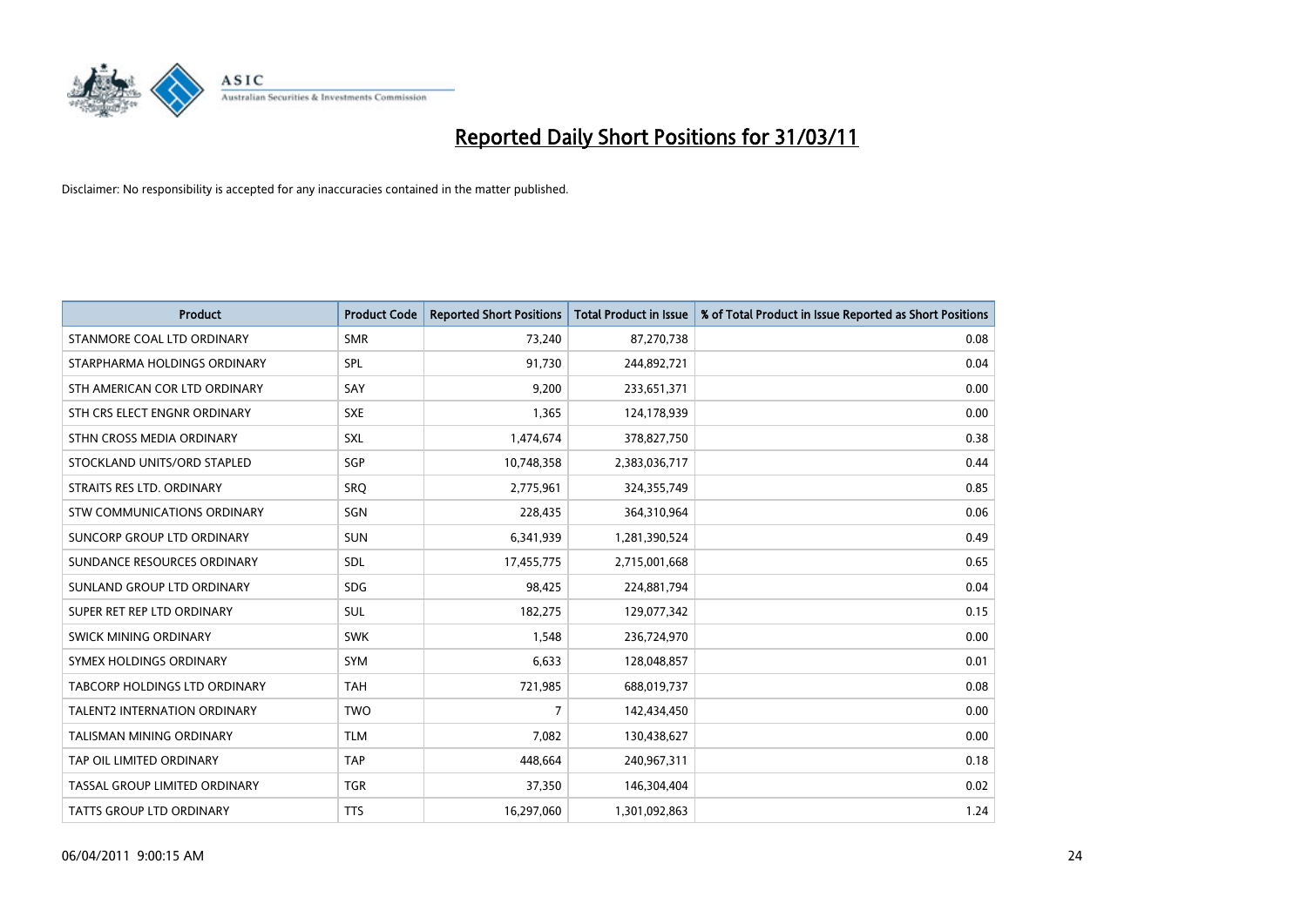

| <b>Product</b>                   | <b>Product Code</b> | <b>Reported Short Positions</b> | <b>Total Product in Issue</b> | % of Total Product in Issue Reported as Short Positions |
|----------------------------------|---------------------|---------------------------------|-------------------------------|---------------------------------------------------------|
| TELECOM CORPORATION ORDINARY     | <b>TEL</b>          | 18, 161, 736                    | 1,924,649,369                 | 0.94                                                    |
| TELSTRA CORPORATION. ORDINARY    | <b>TLS</b>          | 13,980,469                      | 12,443,074,357                | 0.11                                                    |
| TEN NETWORK HOLDINGS ORDINARY    | <b>TEN</b>          | 30,496,752                      | 1,045,236,720                 | 2.93                                                    |
| TERANGA GOLD CORP CDI 1:1        | TGZ                 | 183,152                         | 151,109,395                   | 0.11                                                    |
| TEXON PETROLEUM LTD ORDINARY     | <b>TXN</b>          | 105,432                         | 199,424,560                   | 0.05                                                    |
| TFS CORPORATION LTD ORDINARY     | <b>TFC</b>          | 64,248                          | 262,656,661                   | 0.02                                                    |
| THE REJECT SHOP ORDINARY         | <b>TRS</b>          | 559,963                         | 26,033,570                    | 2.13                                                    |
| THOR MINING PLC CHESS DEPOSITARY | <b>THR</b>          | 2,307                           | 240,235,256                   | 0.00                                                    |
| THORN GROUP LIMITED ORDINARY     | <b>TGA</b>          | 40,481                          | 129,858,924                   | 0.03                                                    |
| THUNDELARRA EXPLOR, ORDINARY     | <b>THX</b>          | 19,921                          | 153,458,927                   | 0.01                                                    |
| TIGER RESOURCES ORDINARY         | <b>TGS</b>          | 308,811                         | 668,635,549                   | 0.04                                                    |
| TIMBERCORP LIMITED ORDINARY      | <b>TIM</b>          | 90,074                          | 352,071,429                   | 0.02                                                    |
| <b>TISHMAN SPEYER UNITS</b>      | <b>TSO</b>          | 69,212                          | 338,440,904                   | 0.02                                                    |
| TNG LIMITED ORDINARY             | <b>TNG</b>          | 4,321                           | 284,803,062                   | 0.00                                                    |
| TOLL HOLDINGS LTD ORDINARY       | <b>TOL</b>          | 16,982,880                      | 706,577,616                   | 2.40                                                    |
| TORO ENERGY LIMITED ORDINARY     | <b>TOE</b>          | 35,404                          | 964,936,676                   | 0.00                                                    |
| <b>TOWER AUSTRALIA ORDINARY</b>  | <b>TAL</b>          | 3,888,583                       | 419,652,394                   | 0.91                                                    |
| TOWER LIMITED ORDINARY           | <b>TWR</b>          | 689,190                         | 263,603,448                   | 0.26                                                    |
| TOX FREE SOLUTIONS ORDINARY      | <b>TOX</b>          | 15,857                          | 92,290,500                    | 0.01                                                    |
| TPG TELECOM LIMITED ORDINARY     | <b>TPM</b>          | 4,546,062                       | 775,522,421                   | 0.57                                                    |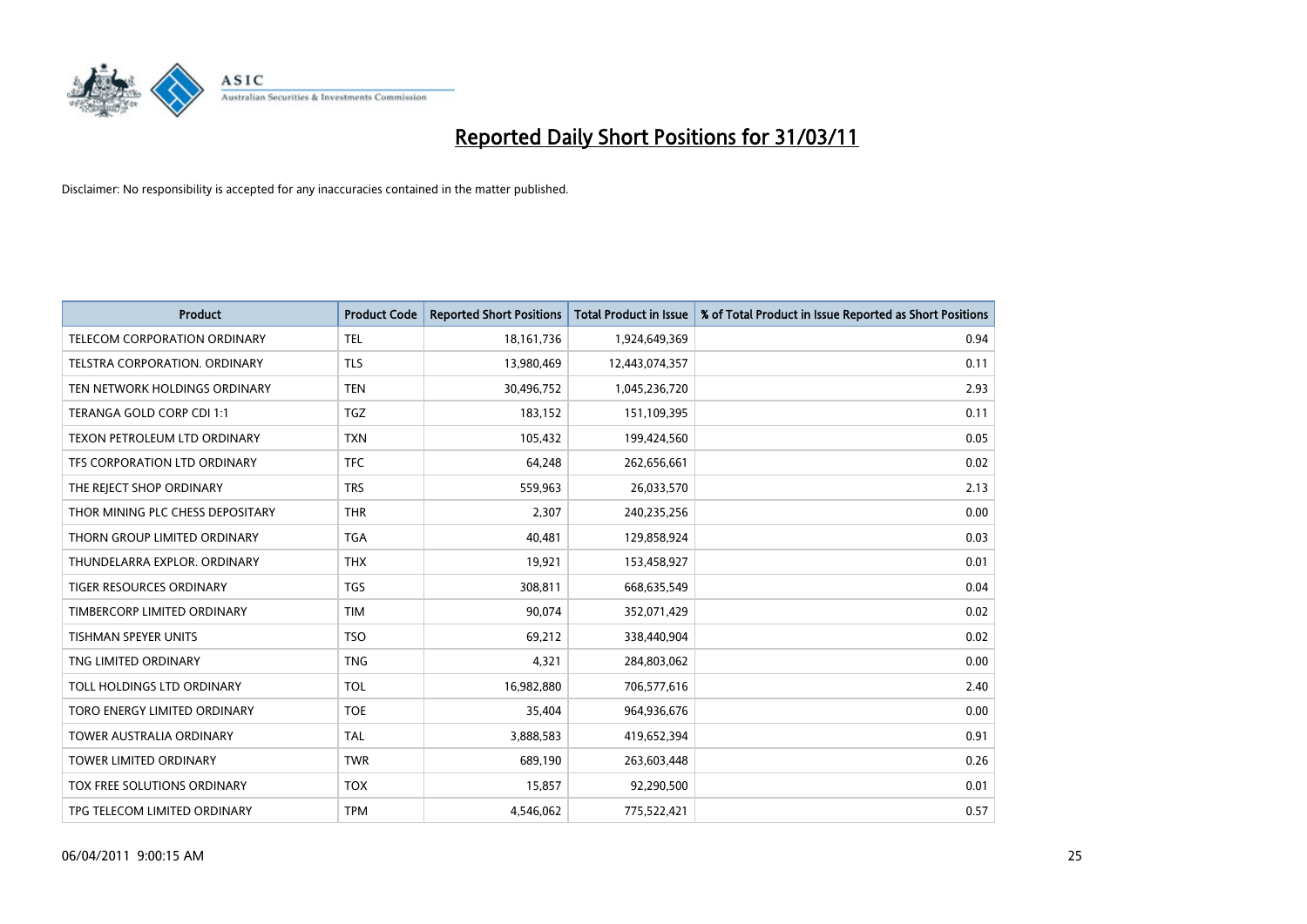

| <b>Product</b>                            | <b>Product Code</b> | <b>Reported Short Positions</b> | <b>Total Product in Issue</b> | % of Total Product in Issue Reported as Short Positions |
|-------------------------------------------|---------------------|---------------------------------|-------------------------------|---------------------------------------------------------|
| TRANSFIELD SERV INFR STAPLED SECURITIES   | <b>TSI</b>          | 446.711                         | 438,756,421                   | 0.10                                                    |
| <b>TRANSFIELD SERVICES ORDINARY</b>       | <b>TSE</b>          | 3,293,046                       | 549,715,957                   | 0.59                                                    |
| TRANSPACIFIC INDUST, ORDINARY             | <b>TPI</b>          | 17,248,987                      | 960,638,735                   | 1.79                                                    |
| TRANSURBAN GROUP TRIPLE STAPLED SEC.      | <b>TCL</b>          | 4,410,642                       | 1,443,543,731                 | 0.29                                                    |
| TRINITY GROUP STAPLED SECURITIES          | <b>TCO</b>          | 3,419                           | 231,701,539                   | 0.00                                                    |
| TROY RESOURCES NL ORDINARY                | <b>TRY</b>          | 44,482                          | 87,793,823                    | 0.05                                                    |
| <b>UGL LIMITED ORDINARY</b>               | UGL                 | 5,187,201                       | 166,047,171                   | 3.11                                                    |
| UNILIFE CORPORATION CDI US PROHIBITED     | <b>UNS</b>          | 288.940                         | 272,951,939                   | 0.09                                                    |
| UXC LIMITED ORDINARY                      | <b>UXC</b>          | 45,584                          | 305,789,718                   | 0.01                                                    |
| VALAD PROPERTY GROUP STAPLED US PROHIBIT. | <b>VPG</b>          | 3,892,967                       | 115,108,116                   | 3.38                                                    |
| <b>VDM GROUP LIMITED ORDINARY</b>         | <b>VMG</b>          | 11,116                          | 193,127,749                   | 0.01                                                    |
| <b>VENTURE MINERALS ORDINARY</b>          | <b>VMS</b>          | 139,783                         | 220,943,592                   | 0.06                                                    |
| VENTUREX RESOURCES ORDINARY               | <b>VXR</b>          | 4,199,014                       | 1,087,242,726                 | 0.39                                                    |
| <b>VIRGIN BLUE HOLDINGS ORDINARY</b>      | <b>VBA</b>          | 35,631,855                      | 2,210,197,600                 | 1.60                                                    |
| <b>VISION GROUP HLDGS ORDINARY</b>        | <b>VGH</b>          | 78.000                          | 74,061,110                    | 0.11                                                    |
| <b>VITA GROUP LTD ORDINARY</b>            | <b>VTG</b>          | 75,190                          | 142,499,800                   | 0.05                                                    |
| VITERRA INC CDI 1:1                       | <b>VTA</b>          | 3,828                           | 68,629,939                    | 0.01                                                    |
| <b>VOCUS COMMS LTD ORDINARY</b>           | <b>VOC</b>          | 50,000                          | 57,642,940                    | 0.08                                                    |
| <b>WATPAC LIMITED ORDINARY</b>            | <b>WTP</b>          | 52,238                          | 183,341,382                   | 0.02                                                    |
| <b>WDS LIMITED ORDINARY</b>               | <b>WDS</b>          | 701                             | 143,107,458                   | 0.00                                                    |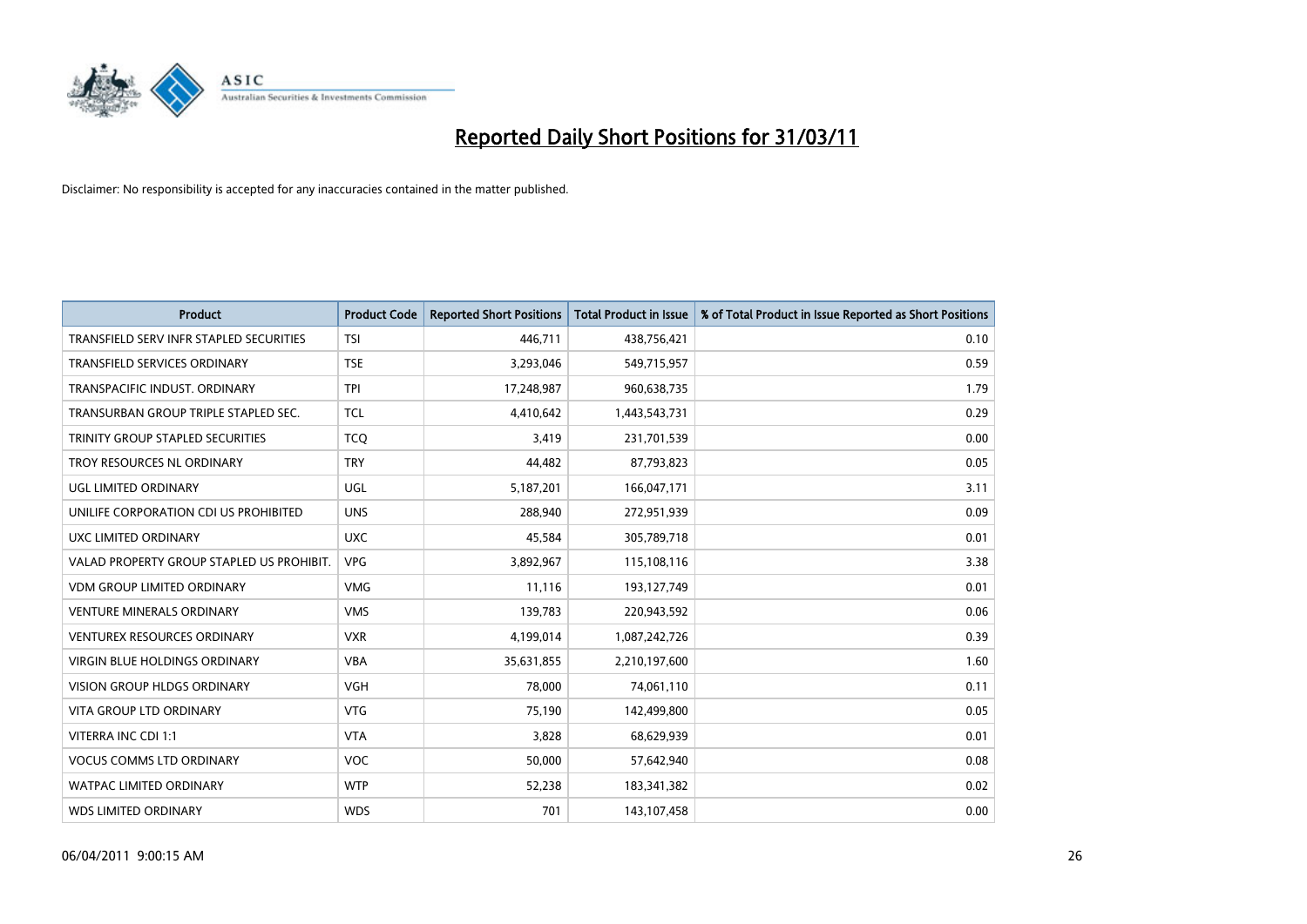

| <b>Product</b>                         | <b>Product Code</b> | <b>Reported Short Positions</b> | <b>Total Product in Issue</b> | % of Total Product in Issue Reported as Short Positions |
|----------------------------------------|---------------------|---------------------------------|-------------------------------|---------------------------------------------------------|
| WEBFIRM GROUP LTD ORDINARY             | <b>WFM</b>          | 10,643                          | 677,642,536                   | 0.00                                                    |
| WEBJET LIMITED ORDINARY                | <b>WEB</b>          | 300,866                         | 77,961,278                    | 0.39                                                    |
| WESFARMERS LIMITED ORDINARY            | <b>WES</b>          | 18,616,761                      | 1,005,191,394                 | 1.83                                                    |
| WESFARMERS LIMITED PARTIALLY PROTECTED | <b>WESN</b>         | 60,667                          | 151,880,768                   | 0.03                                                    |
| WEST AUSTRALIAN NEWS ORDINARY          | <b>WAN</b>          | 3,651,129                       | 219,668,970                   | 1.67                                                    |
| <b>WESTERN AREAS NL ORDINARY</b>       | <b>WSA</b>          | 8,432,890                       | 179,735,899                   | 4.69                                                    |
| WESTERN DESERT RES. ORDINARY           | <b>WDR</b>          | 948                             | 154,684,908                   | 0.00                                                    |
| WESTFIELD GROUP ORD/UNIT STAPLED SEC   | <b>WDC</b>          | 8,382,575                       | 2,308,988,539                 | 0.35                                                    |
| WESTFIELD RETAIL TST UNIT STAPLED      | <b>WRT</b>          | 18,656,771                      | 3,054,166,195                 | 0.62                                                    |
| WESTPAC BANKING CORP ORDINARY          | <b>WBC</b>          | 24,297,176                      | 3,008,729,143                 | 0.77                                                    |
| WHITE ENERGY COMPANY ORDINARY          | <b>WEC</b>          | 11,512,742                      | 313,437,011                   | 3.65                                                    |
| <b>WHITEHAVEN COAL ORDINARY</b>        | <b>WHC</b>          | 583,035                         | 493,800,069                   | 0.12                                                    |
| WHK GROUP LIMITED ORDINARY             | <b>WHG</b>          | 34,194                          | 265,142,652                   | 0.01                                                    |
| <b>WILDHORSE ENERGY ORDINARY</b>       | <b>WHE</b>          | 26,413                          | 227,117,335                   | 0.01                                                    |
| WINDIMURRA VANADIUM ORDINARY           | <b>WVL</b>          | 163,685                         | 154,278,674                   | 0.11                                                    |
| <b>WOLF MINERALS ORDINARY</b>          | <b>WLF</b>          | 548,387                         | 83,934,807                    | 0.65                                                    |
| WOODSIDE PETROLEUM ORDINARY            | <b>WPL</b>          | 4,205,031                       | 783,401,631                   | 0.50                                                    |
| WOOLWORTHS LIMITED ORDINARY            | <b>WOW</b>          | 3,384,684                       | 1,212,890,484                 | 0.27                                                    |
| <b>WORLEYPARSONS LTD ORDINARY</b>      | <b>WOR</b>          | 4,861,822                       | 240,901,381                   | 1.99                                                    |
| WOTIF.COM HOLDINGS ORDINARY            | <b>WTF</b>          | 8,522,436                       | 210,980,444                   | 4.00                                                    |